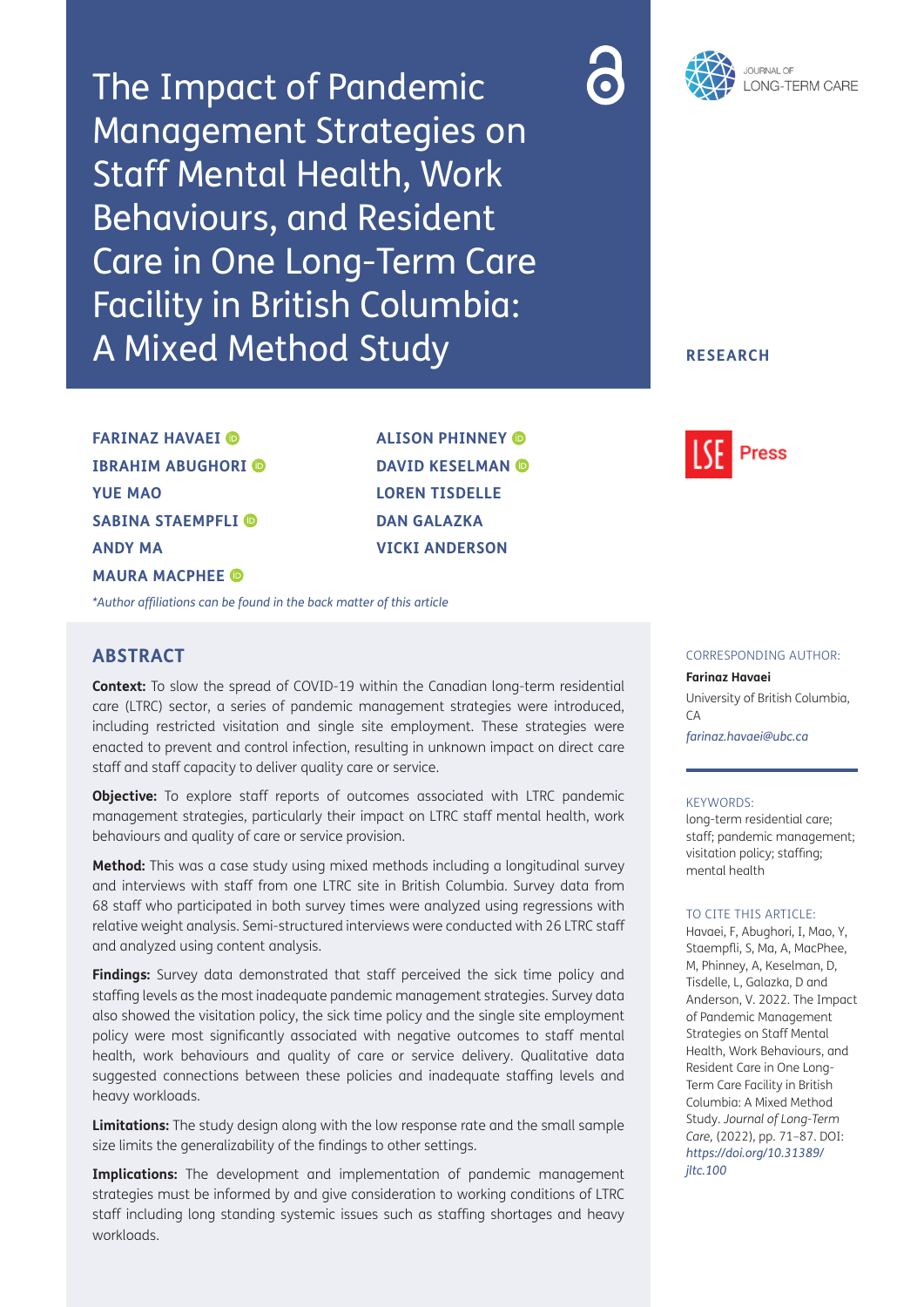# **1. BACKGROUND**

Nearly one in five Canadians 80 years or older live in long-term residential care (LTRC) homes ([Hsu et al.,](#page-15-0) [2020](#page-15-0)) where their likelihood of COVID-19 mortality has been 13 times higher than their community dwelling counterparts ([Fisman et al., 2020](#page-14-0)). Compared to other member countries in the Organization for Economic Cooperation and Development (OECD), the prevalence of COVID-19 mortalities among LTRC residents in Canada has been two-fold higher, accounting for 81% of COVID-19 mortalities in the country ([Canadian](#page-14-0) [Institute for Health Information, 2020\)](#page-14-0). The impact of COVID-19 on LTRC homes has been disproportionate across Canadian jurisdictions, with British Columbia (BC) having one of the strongest and promptest COVID-19 responses in early waves of the pandemic nationally [\(Hsu et al., 2020; Just & Variath, 2021](#page-15-0); [Liu et al., 2020](#page-15-0)). To stop the spread of the virus in the LTRC sector, a number of pandemic management strategies were introduced to ensure the health and safety of residents and staff [\(Just & Variath, 2021\)](#page-15-0). Some pandemic management strategies were mandated by the provincial government and others were used at the discretion of the LTRC homes [\(Just & Variath, 2021\)](#page-15-0). Although pandemic management strategies have been effective in controlling and reducing the spread of COVID-19 in the LTRC sector, less is known about their unintended consequences on the health and wellbeing of staff and residents. The purpose of this study was to examine the association between pandemic management strategies and changes in LTRC staff outcomes with respect to mental health, work behaviours and quality of care or service delivery. Given the COVID-19 tragedies in the Canadian LTRC sector, this research is both timely and relevant.

## **1.1 A SCOPING REVIEW**

A series of pandemic management strategies issued by the Public Health Agency of Canada were reviewed and adopted by varying degrees in Canada's LTRC homes [\(British Columbia Centre for Disease Control \[BCCDC\],](#page-14-0) [2020](#page-14-0); [Just & Variath, 2021;](#page-15-0) [Havaei et al., 2020](#page-15-0); [Rios et al.,](#page-16-0) [2020](#page-16-0)). In March 2020 in BC, all social visitors, including families, were prohibited from entering LTRC homes (except in extenuating circumstances such as residents requiring palliative care), and strict COVID-19 screening procedures were implemented at care home entry points. Staffing plans were redesigned to meet the accelerated needs of residents due to absence of families and the shifting demands of the pandemic. Measures to ensure appropriate infection prevention and control became mandatory, including personal protective equipment (PPE) for all staff and visitors. Although the sick time policy remained unchanged, compensated leave became more flexible during the pandemic through the implementation of a COVID-19-specific leave policy. As

opposed to the sick time policy that was intended for physically ill or injured part-time or full-time employees (symptomatic staff), the COVID-19 leave policy granted all asymptomatic staff including those in casual positions, with paid leave when their presence at work posed a risk to spreading the virus to residents and co-workers (e.g., no symptoms but exposed to COVID-19). Staff were also restricted to working at only one LTRC home, as these were considered 'high risk sites.' Training opportunities were offered to prepare staff and residents to deal with new infection prevention and control requirements and the absence of family. Plans were developed for the identification and management of ill residents and/or workers, and communication channels were put in place within and between the care team and families.

With the exception of the sick time policy, all other pandemic management strategies were newly implemented in response to the COVID-19 pandemic. While some strategies such as entry point screening, visitation procedures, single site employment, the COVID-19 leave and PPE use were mandated by the provincial government (policy), other strategies such as staffing plans, training, and communication were used at the discretion of the care homes ([Just & Variath, 2021\)](#page-15-0). A recent comparative study of pandemic management strategies found BC's response to the pandemic management in LTRC homes was prompter than that of other Canadian jurisdictions ([Just & Variath, 2021\)](#page-15-0).

Some of the pandemic management strategies have been a source of significant controversy. A target of constant public scrutiny has been visitor restriction linked to negative resident, family, and staff outcomes [\(Chu,](#page-14-0)  [Donato-Woodger & Dainton, 2020;](#page-14-0) [Ickert et al., 2020;](#page-15-0) [Tupper,Ward & Parmar , 2020;](#page-16-0) [O'Caoimh et al., 2020\)](#page-15-0). Tupper and colleagues ([2020\)](#page-16-0), for example, found that the visitor restriction policy was significantly associated with resident isolation and loneliness and mental and physical health deterioration. Another well-publicized and researched issue has been PPE access in LTRC homes. Lack of PPEs (masks, gloves, gowns, disinfectant) in LTRC homes was significantly associated with negative staff and patient outcomes, including increased risk of COVID-19 infections and adverse mental health outcomes ([Abbasi, 2020](#page-14-0); [Comas-Herrera et al., 2020;](#page-14-0) [Smith et al., 2021\)](#page-16-0).

As opposed to visitation and infection control and prevention policies, less well known in the public domain were negative outcomes from the single site employment policy, which created significant staffing challenges for LTRC homes during the pandemic [\(Havaei et al., 2020a;](#page-15-0) [Duan et al., 2020](#page-14-0); [Jones et al., 2021\)](#page-15-0). In BC, LTRC homes typically employ notable numbers of unregulated staff, such as care aides on a casual basis. The single site employment policy required staff to choose one LTRC site for employment during the pandemic, significantly disrupting staffing plans across sites. Jones and colleagues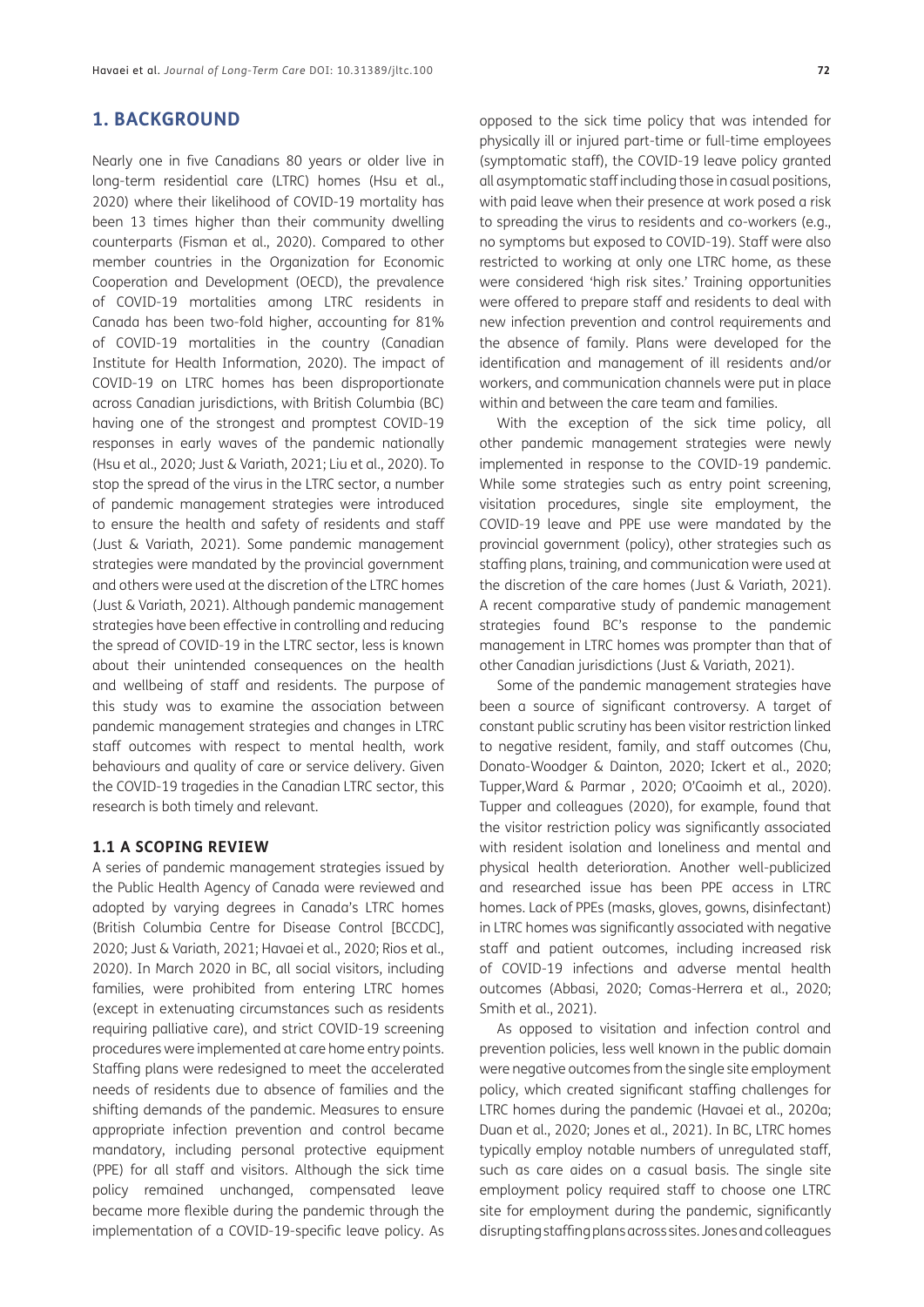(2021) found the proportion of LTRC staff with multi-site employment (i.e., employment at more than one LTRC home) declined from 43% to 13% during the pandemic in Ontario, Canada. In western Canada, a similar proportion of LTRC care aides (39%) were reported to have multisite employment pre-pandemic; dropping to zero during the pandemic [\(Duan et al., 2020](#page-14-0)). The single site employment policy exacerbated pre-pandemic staffing shortages, particularly since BC LTRC homes do not use agency nurses or other agency staff. Some research has linked pandemic-related staffing inadequacies to poor outcomes for staff, residents and families [\(Havaei et al.,](#page-15-0) [2021a;](#page-15-0) [Harrington et al., 2020](#page-14-0)), such as increased rates of COVID-19 infection among residents. Because of staffing challenges, implementation of other policies, such as paid sick time policy, have been difficult to achieve [\(Gohar](#page-14-0) [et al., 2020a;](#page-14-0) [Gohar, Lariviere & Nowrouzi-Kia, 2020b](#page-14-0)).

The purpose of this study was to address a current gap in evidence by identifying which pandemic management strategies most influenced changes in staff mental health, work behaviours and quality of care or service delivery from the perspectives of LTRC staff. The main research question was: 'What staff-reported pandemic management strategies were most strongly associated with changes in staff-reported (a) mental health (b) work behaviours and (c) the quality of care or service provision during the pandemic?'

# **2. MATERIALS AND METHODS 2.1 DATA COLLECTION AND SAMPLE**

A case study of an urban publicly funded LTRC home in Vancouver, BC was conducted using mixed methods consisting of a longitudinal staff survey and staff interviews. The partner LTRC home has 215 residents with varying acuity and dependency needs. Most residents are older (average age = 85) females ( $\sim$  60%), living with some type of cognitive impairment (~80%) and an average length of stay of three years. These residents are under the care of approximately 480 staff and companions. Companions are unlicensed personal support workers hired directly by families and/or residents and managed by a family-funded coordinator. During the pandemic, companions were allowed to enter the care home, and thus were included in the study.

Survey data were collected from care home staff during two timepoints: between September 1 and October 9, 2020 (Time 1), and between January 15 and February 9, 2021 (Time 2). These two survey timepoints were selected to track changes in staff outcomes (i.e., mental health, workload, quality of care or service delivery) from early implementation of pandemic management strategies to approximately four months after their implementation.

For both timepoints, staff and companions received an email invitation asking them to complete an electronic survey. Participants were fully informed of the voluntary nature of their participation and the confidentiality of their responses. Participation was encouraged through social media, promotional videos, and raffle draws to win VISA gift cards. A total of 130 and 97 participants respectively completed Times 1 and 2 surveys, yielding response rates of 28% and 20% respectively. Surveys were linked between Times 1 and 2 through anonymous identifiers assigned by the survey platform. Based on the identifiers, there were 81 unique respondents, with 68 of those respondents having completed both surveys and included in this study. **[Table 1](#page-3-0)** shows the sample demographics.

Staff interviews were conducted between October and December 2020 to compare more detailed accounts of staff adjustment to pandemic management strategies with survey data from two points in time. To recruit staff for interviews, an email invitation was sent to the leadership team asking them to invite a purposeful sample of eligible participants to contact the principal investigator. Purposive sampling was used to maximize diversity across participants' characteristics such as designation, role, and years of experience. Our inclusion criteria consisted of all care home staff actively working during the time of the study. Other strategies that promoted the study included posters, social media posts, and staff meetings. While the total number of staff invited to participate in interviews is unclear, 26 staff members participated in separate, one-hour virtual and semi-structured interviews after providing informed consent. All interviews were audio recorded, transcribed verbatim and de-identified for further analysis. Ethics approval was obtained through harmonized review by the university and the partner care home's ethics review boards (H20-01912).

## **2.2 MEASURES**

The quantitative survey consisted of a series of validated scales and researcher-developed questions that were reviewed and content-validated by the study steering committee which included representatives from leadership, staff, resident, and family partners. Although validated scales were used in this study, psychometric properties were re-examined among the study sample, providing direct validity evidence from the study context. For all multi-item scales, exploratory factor analyses with varimax rotation showed a unidimensional factor structure among the study sample in both Times 1 and 2 (as evidence for scale validity) and Cronbach's alpha showed acceptable internal consistency (as evidence for scale reliability) (**[Table 2](#page-5-0)**). The qualitative interview guide included four questions which were reviewed and refined by subject matter experts in the steering committee.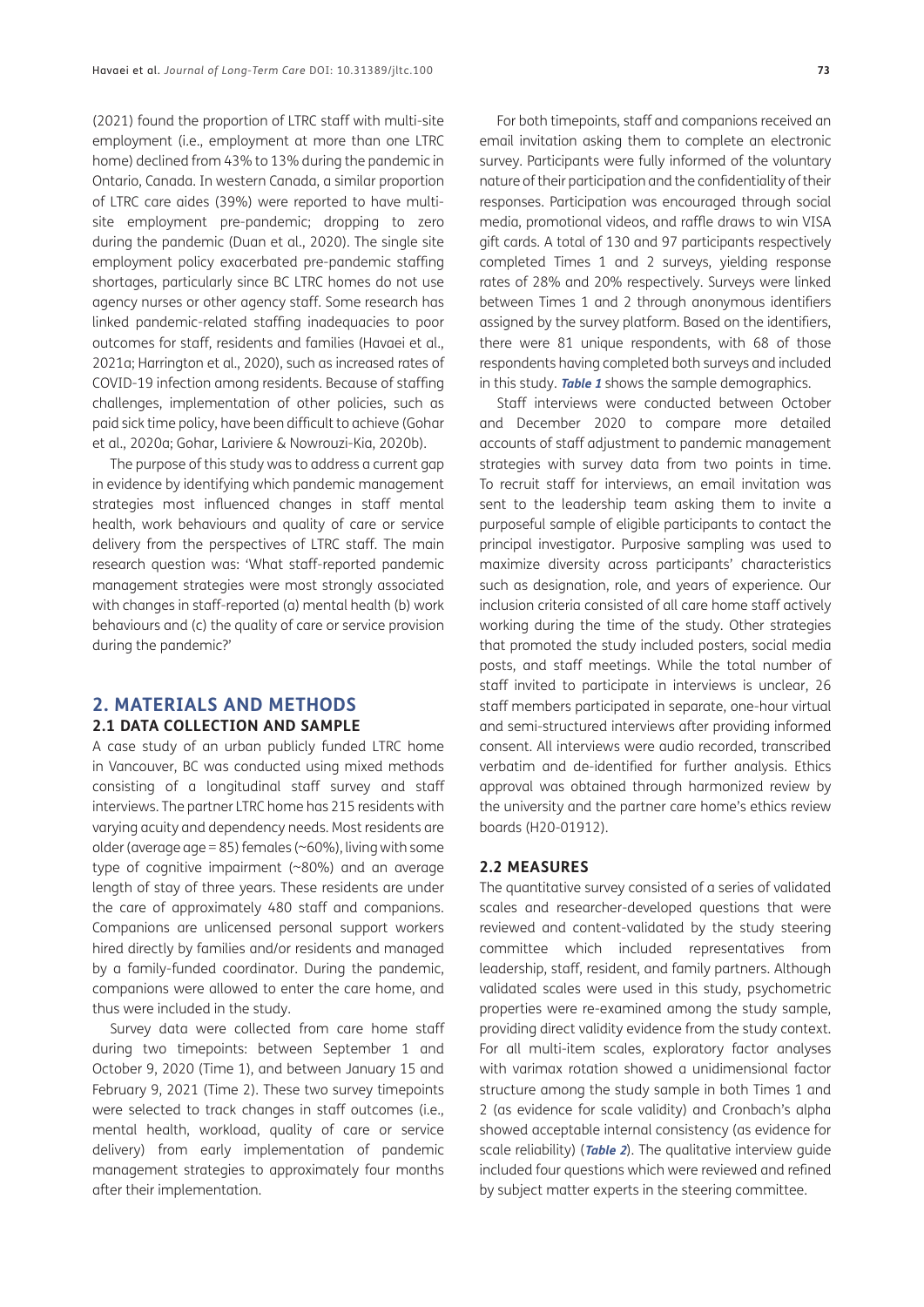| <b>CHARACTERISTIC</b>                              | <b>MEAN (SD)</b> | N  | %     |
|----------------------------------------------------|------------------|----|-------|
| Age (years)                                        | 43.34 (12.19)    |    |       |
| Gender                                             |                  |    |       |
| Female                                             |                  | 60 | 88.24 |
| Male                                               |                  | 8  | 11.76 |
| <b>Highest Education</b>                           |                  |    |       |
| Certificate                                        |                  | 10 | 14.71 |
| Diploma                                            |                  | 21 | 30.88 |
| Undergraduate Degree                               |                  | 18 | 26.47 |
| Graduate Degree                                    |                  | 16 | 23.53 |
| Other                                              |                  | 3  | 4.41  |
| Experience in Current Role (years)                 | 6.40(6.56)       |    |       |
| Employment status                                  |                  |    |       |
| Full-time                                          |                  | 47 | 69.12 |
| Part-time                                          |                  | 18 | 26.47 |
| Casual                                             |                  | 3  | 4.41  |
| Professional Designation                           |                  |    |       |
| Nursing - Care Aid                                 |                  | 12 | 17.65 |
| Nursing - LPN                                      |                  | 9  | 13.24 |
| Nursing - RN                                       |                  | 6  | 8.82  |
| Allied Health                                      |                  | 5  | 7.35  |
| Companion                                          |                  | 3  | 4.41  |
| Food Services                                      |                  | 2  | 2.94  |
| Housekeeping and Laundry                           |                  | 1  | 1.47  |
| Human Resources                                    |                  | 8  | 11.76 |
| Leadership/Management                              |                  | 9  | 13.24 |
| Recreation                                         |                  | 8  | 11.76 |
| Other                                              |                  | 5  | 7.35  |
| Role                                               |                  |    |       |
| Direct resident care                               |                  | 38 | 55.88 |
| Leadership or management                           |                  | 11 | 16.18 |
| Support/Ancillary Staff                            |                  | 15 | 22.06 |
| Other                                              |                  | 4  | 5.88  |
| Medical Conditions with Increased Risk of COVID-19 |                  |    |       |
| No                                                 |                  | 56 | 82.35 |
| Yes                                                |                  | 12 | 12.65 |
| Household with Increased Risk of COVID-19          |                  |    |       |
| No                                                 |                  | 49 | 72.06 |
| Yes                                                |                  | 19 | 27.94 |
| Self-identify with a minority group                |                  |    |       |
| No                                                 |                  | 40 | 58.82 |
| Yes                                                |                  | 28 | 41.18 |
|                                                    |                  |    |       |

<span id="page-3-0"></span>**Table 1** Descriptive statistics of the study sample (n = 68).

## **2.2.1 SURVEY OUTCOME VARIABLES**

**Mental health outcomes** included PTSD, anxiety, depression, and burnout and were operationalized using four screening scales including the validated Posttraumatic Stress Symptoms-14 (PTSS-14) instrument [\(Twigg et al., 2008\)](#page-16-0), Generalized Anxiety Disorder-7 (GAD-7) instrument ([Spitzer et al., 2006\)](#page-16-0), Patient Health Questionnaire-9 (PHQ-9) ([Kroenke, Spitzer & Williams,](#page-15-0) [2001](#page-15-0)) and the Maslach Burnout Inventory – Human Services Survey (MBI-HSS) [\(Maslach, Jackson & Leiter,](#page-15-0)  [1996\)](#page-15-0). For each of the first three scales, sum scores were obtained. Participants' responses to the MBI-HSS subscales were tallied to obtain emotional exhaustion, depersonalization, and personal accomplishment scores. Higher scores indicate greater levels of adverse mental health outcomes for all mental health scales except for personal accomplishment.

**Work behaviours** were conceptualized as employees'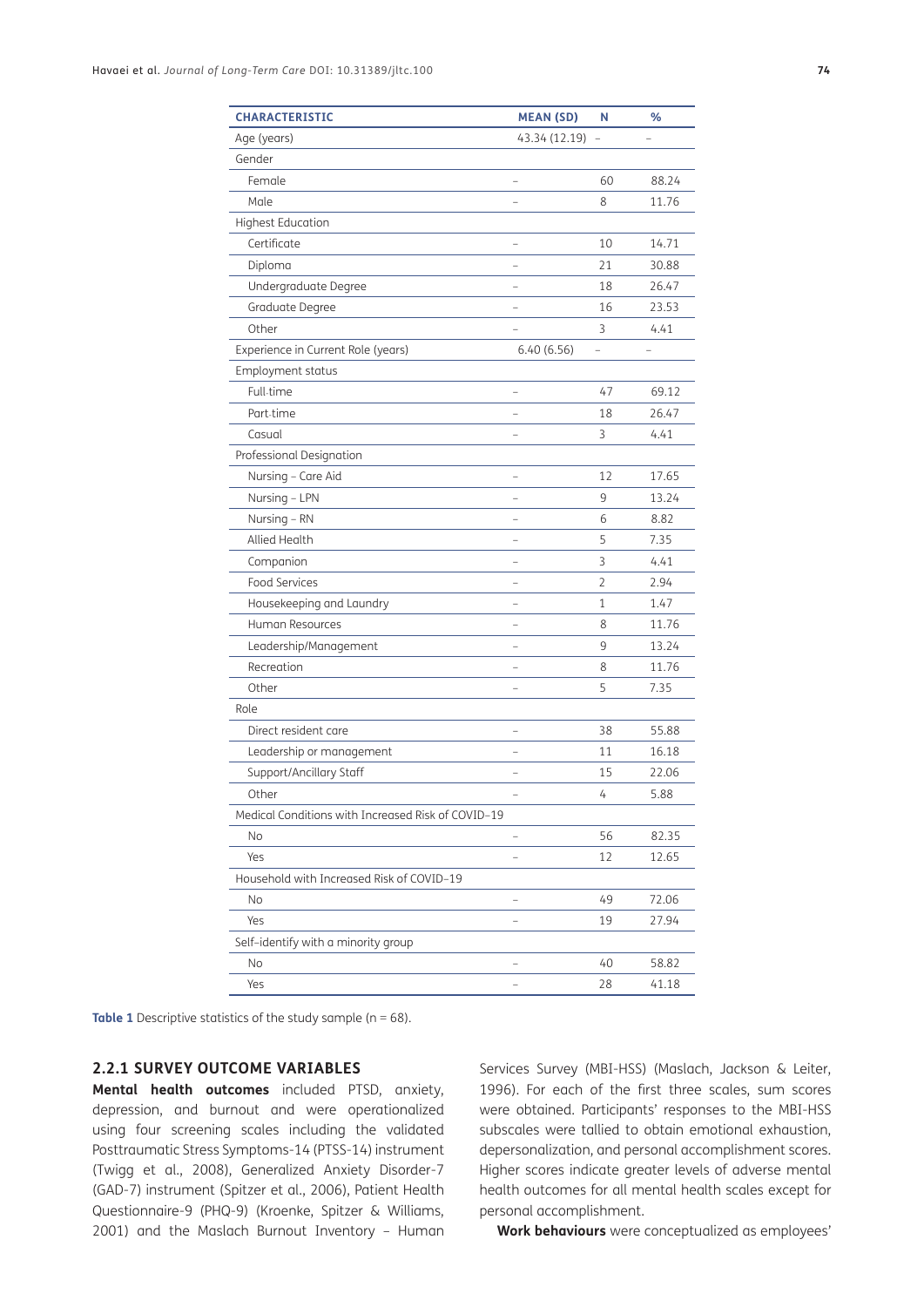|                                                   | <b>MEAN</b> | <b>SD</b> | MIN, MAX        | <b>VARIANCE</b><br><b>EXPLAINED</b> | <b>FACTOR</b><br><b>LOADINGS</b><br><b>RANGE</b> | $\alpha$                 | T.<br><b>STATISTICS</b> | P       | <b>COHEN'S</b><br>D |
|---------------------------------------------------|-------------|-----------|-----------------|-------------------------------------|--------------------------------------------------|--------------------------|-------------------------|---------|---------------------|
| PTSD Time 1                                       | 30.38       | 17.38     | 14,89           | 58%                                 | .54, .87                                         | .94                      |                         |         |                     |
| PTSD Time 2                                       | 29.78       | 16.66     | 14,83           | 56%                                 | .60, .85                                         |                          | $.94 - 0.49$            | .63     | $-.07$              |
| Residualized change score                         | 0           | 13.40     | $-29.23, 37.42$ |                                     |                                                  |                          |                         |         |                     |
| Anxiety Time 1                                    | 4.98        | 5.08      | 0, 21           | 69%                                 | .70, .92                                         | .94                      |                         |         |                     |
| Anxiety Time 2                                    | 4.22        | 4.73      | 0, 20           | 68%                                 | .68, .91                                         |                          | $.94 - 1.18$            | .24     | $-.15$              |
| Residualized change score                         | 0           | 3.97      | $-8.76, 11.76$  |                                     |                                                  |                          |                         |         |                     |
| Depression Time 1                                 | 4.67        | 5.90      | 0, 25           | 58%                                 | .63, .84                                         | .92                      |                         |         |                     |
| Depression Time 2                                 | 4.44        | 5.46      | 0, 23           | 56%                                 | .47, .89                                         |                          | $.92 -0.44$             | .66     | $-.06$              |
| Residualized change score                         | 0           | 4.61      | $-13.56, 18.40$ |                                     |                                                  |                          |                         |         |                     |
| Burnout EE Time 1                                 | 18.04       | 11.60     | 1,51            | 60%                                 | .59, .92                                         | .93                      |                         |         |                     |
| Burnout EE Time 2                                 | 15.89       | 10.73     | 2, 44           | 58%                                 | .40, .88                                         |                          | $.91 - 2.14$            | $.04*$  | $-.30$              |
| Residualized change score                         | 0           | 8.21      | $-20.79, 19.77$ |                                     |                                                  |                          |                         |         |                     |
| Burnout PA Time 1                                 | 36.19       | 7.87      | 7,48            | 28%                                 | .32, .74                                         | .75                      |                         |         |                     |
| Burnout PA Time 2                                 | 34.67       | 8.29      | 12,48           | 26%                                 | .20, .65                                         |                          | $.72 - 1.43$            | .16     | $-.21$              |
| Residualized change score                         | 0           | 7.35      | $-19.16, 17.55$ |                                     |                                                  |                          |                         |         |                     |
| Burnout DP Time 1 Time 1                          | 4.14        | 4.38      | 0, 19           | 35%                                 | .27, .82                                         | .72                      |                         |         |                     |
| Burnout DP Time 2                                 | 3.49        | 3.91      | 0, 18           | 45%                                 | .45, .95                                         |                          | $.78 - 0.95$            | .35     | $-.14$              |
| Residualized change score                         | 0           | 3.50      | $-7.34, 14.57$  |                                     |                                                  |                          |                         |         |                     |
| Overall JS Time 1                                 | 6.77        | 1.63      | 2, 9            | 46%                                 | .43, .91                                         | .67                      |                         |         |                     |
| Overall JS Time 2                                 | 6.63        | 1.91      | 1,9             | 40%                                 | .57, .70                                         |                          | $.67 - 1.26$            | .21     | $-.16$              |
| Residualized change score                         | 0           | 1.45      | $-4.05, 2.95$   |                                     |                                                  |                          |                         |         |                     |
| Presenteeism Time 1                               | 0.78        | 1.22      | 0, 4            |                                     | $\overline{a}$                                   |                          |                         |         |                     |
| Presenteeism Time 2                               | 0.96        | 1.26      | 0, 4            | $\overline{\phantom{0}}$            | $\overline{\phantom{0}}$                         | $\overline{\phantom{m}}$ | $-0.93$                 | .36     | .12                 |
| Residualized change score                         | 0           | 1.11      | $-2.53, 3.42$   | $\overline{a}$                      | $\overline{\phantom{0}}$                         | $\overline{\phantom{a}}$ |                         |         |                     |
| Absenteeism Time 1                                | 0.62        | 0.83      | 0, 4            | $\overline{\phantom{0}}$            | $\overline{\phantom{0}}$                         | $\overline{\phantom{a}}$ |                         |         |                     |
| Absenteeism Time 2                                | 1.04        | 1.09      | 0, 4            | $\overline{a}$                      | $\overline{a}$                                   | $\overline{\phantom{a}}$ | 3.12                    | $003**$ | .39                 |
| Residualized change score                         | 0           | 0.99      | $-1.84, 3.29$   |                                     | $\overline{a}$                                   | $\overline{a}$           |                         |         |                     |
| Overtime Ask Time 1                               | 1.70        | 1.88      | 0, 5            | $\overline{\phantom{0}}$            | $\overline{a}$                                   | $\qquad \qquad -$        |                         |         |                     |
| Overtime Ask Time 2                               | 1.79        | 1.76      | 0, 5            | $\overline{a}$                      | $\overline{a}$                                   | $\overline{a}$           | 0.26                    | .80     | .03                 |
| Residualized change score                         | 0           | 1.60      | $-2.69, 3.87$   | $\overline{\phantom{0}}$            | $\overline{\phantom{0}}$                         | $\overline{\phantom{a}}$ |                         |         |                     |
| Care/service delivery quality Time 1              | 12.47       | 2.19      | 7, 15           | 58%                                 | .51, .89                                         | .83                      |                         |         |                     |
| Care/service delivery quality Time 2              | 12.21       | 2.15      | 8, 15           | 50%                                 | .50, .86                                         |                          | $.78 - 1.17$            | .25     | $-.15$              |
| Residualized change score                         | 0           | 1.94      | $-4.86, 4.69$   |                                     |                                                  |                          |                         |         |                     |
| Visitation policy Time 1                          | 3.35        | 0.83      | 1, 4            | $\overline{\phantom{0}}$            | $\overline{a}$                                   | $\overline{\phantom{0}}$ |                         |         |                     |
| Visitation policy Time 2                          | 3.35        | 0.62      | 2,4             | $\overline{\phantom{0}}$            | $\overline{\phantom{0}}$                         | $\frac{1}{2}$            | 0.00                    | 1.00    | .00.                |
| COVID-19 screening Time 1                         | 3.26        | 1.00      | 0, 4            | $\overline{\phantom{0}}$            | $\overline{a}$                                   | $\qquad \qquad -$        |                         |         |                     |
| COVID-19 screening Time 2                         | 3.52        | 0.56      | 2,4             | $\overline{a}$                      | $\overline{\phantom{0}}$                         | $\qquad \qquad -$        | 2.12                    | $.04*$  | .26                 |
| Staffing levels Time 1                            | 2.73        | 1.07      | 0, 4            | $\overline{\phantom{0}}$            | $\overline{\phantom{0}}$                         | $\qquad \qquad -$        |                         |         |                     |
| Staffing levels Time 2                            | 2.72        | 0.93      | 0, 4            | $\overline{\phantom{0}}$            | $\overline{\phantom{0}}$                         | $\overline{\phantom{a}}$ | $-0.34$                 | .73     | $-.04$              |
| Cleaning supplies Time 1                          | 3.50        | 0.69      | 2, 4            | $\overline{\phantom{0}}$            | $\overline{\phantom{0}}$                         | $\overline{\phantom{a}}$ |                         |         |                     |
| Cleaning supplies Time 2                          | 3.50        | 0.59      | 2,4             | $\overline{\phantom{0}}$            | $\overline{\phantom{0}}$                         | $\qquad \qquad -$        | 0.16                    | 0.87    | .02                 |
| Sick time policy Time 1                           | 2.48        | 1.10      | 0, 4            | $\overline{a}$                      | $\overline{a}$                                   | $\overline{\phantom{m}}$ |                         |         |                     |
| Sick time policy Time 2                           | 2.44        | 1.22      | 0, 4            | $\overline{\phantom{0}}$            | $\overline{\phantom{0}}$                         | $\qquad \qquad -$        | $-0.36$                 | 0.72    | $-.04$              |
| Single site policy Time 1                         | 3.44        | 0.89      | 0, 4            | $\overline{\phantom{0}}$            | $\overline{\phantom{0}}$                         | $\overline{\phantom{0}}$ |                         |         |                     |
| Single site policy Time 2                         | 3.32        | 0.89      | 0, 4            | $\overline{\phantom{0}}$            | $\overline{\phantom{0}}$                         | $\overline{\phantom{a}}$ | $-1.37$                 | 0.18    | $-.17$              |
| Infection prevention training for<br>staff Time 1 | 3.31        | 0.79      | 1, 4            | $\overline{\phantom{0}}$            | $\overline{a}$                                   | $\overline{\phantom{0}}$ |                         |         |                     |
| Infection prevention training for<br>staff Time 2 | 3.31        | 0.75      | 0, 4            | $\overline{\phantom{0}}$            | $\overline{\phantom{0}}$                         | $\overline{\phantom{0}}$ | $-0.15$                 | 0.88    | $-.01$              |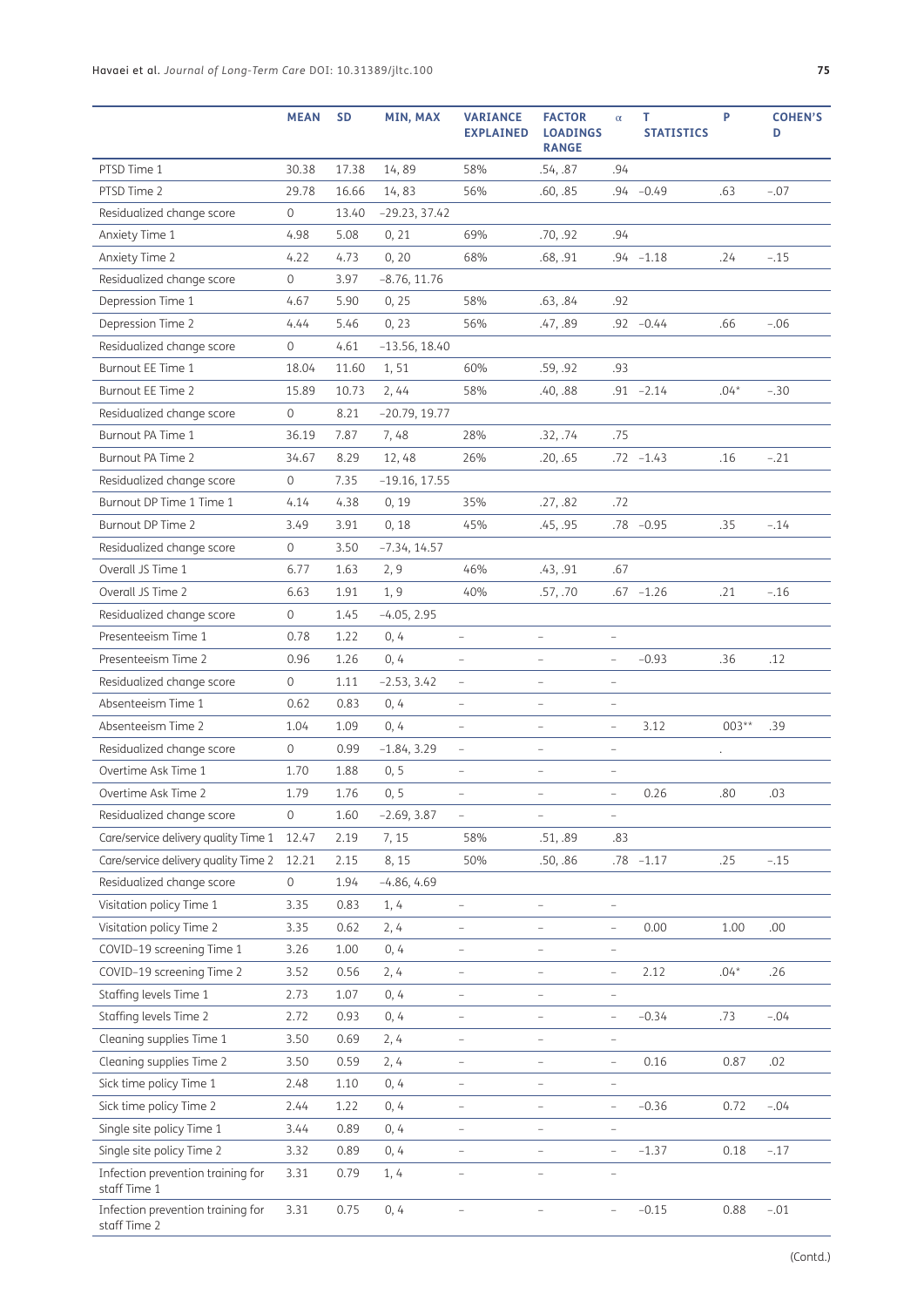|                                                       | <b>MEAN</b> | <b>SD</b> | MIN, MAX | <b>VARIANCE</b><br><b>EXPLAINED</b> | <b>FACTOR</b><br><b>LOADINGS</b><br><b>RANGE</b> | $\alpha$                 | T<br><b>STATISTICS</b> | P             | <b>COHEN'S</b><br>D |
|-------------------------------------------------------|-------------|-----------|----------|-------------------------------------|--------------------------------------------------|--------------------------|------------------------|---------------|---------------------|
| Technology training for staff<br>Time 1               | 3.07        | 0.95      | 1, 4     | $\overline{a}$                      |                                                  | $\overline{a}$           |                        |               |                     |
| Technology training for staff<br>Time 2               | 3.10        | 0.80      | 0, 4     | $\overline{a}$                      | $\overline{a}$                                   | $\overline{a}$           | 0.74                   | 0.46          | .09                 |
| COVID-19 symptom recognition<br>Time 1                | 3.10        | 0.96      | 0, 4     | $\overline{a}$                      | $\overline{a}$                                   | $\overline{\phantom{0}}$ |                        |               |                     |
| COVID-19 symptom recognition<br>Time 2                | 3.20        | 0.73      | 1, 4     | $\overline{\phantom{0}}$            |                                                  | $\overline{\phantom{0}}$ | 1.07                   | 0.29          | .13                 |
| Leadership communication with<br>staff Time 1         | 3.00        | 0.98      | 0, 4     |                                     | $\overline{\phantom{0}}$                         | $\qquad \qquad -$        |                        |               |                     |
| Leadership communication with<br>staff Time 2         | 3.05        | 0.91      | 1,4      | $\overline{a}$                      | $\overline{a}$                                   | $\overline{a}$           | 0.40                   | 0.69          | .05                 |
| Infection prevention training for<br>residents Time 1 | 2.87        | 1.15      | 0, 4     | $\overline{\phantom{0}}$            | $\qquad \qquad -$                                | $\overline{\phantom{0}}$ |                        |               |                     |
| Infection prevention training for<br>residents Time 2 | 2.94        | 0.85      | 1, 4     | $\qquad \qquad -$                   | $\qquad \qquad -$                                | $\overline{\phantom{0}}$ | 0.27                   | 0.79          | .03                 |
| Leadership communication with<br>residents Time 1     | 3.23        | 0.78      | 2,4      | $\overline{\phantom{0}}$            | $\qquad \qquad -$                                | $\qquad \qquad -$        |                        |               |                     |
| Leadership communication with<br>residents Time 2     | 3.02        | 0.95      | 0, 4     | $\overline{a}$                      | $\overline{\phantom{0}}$                         | $\overline{\phantom{0}}$ | $-1.74$                | 0.09          | $-.22$              |
| Staff's ability to follow protocols<br>Time 1         | 3.58        | 0.61      | 1,4      | $\overline{\phantom{a}}$            | $\overline{\phantom{0}}$                         | $\overline{\phantom{a}}$ |                        |               |                     |
| Staff's ability to follow protocols<br>Time 2         | 3.78        | 0.42      | 3, 4     | $\overline{a}$                      | $\overline{\phantom{0}}$                         | $\overline{\phantom{0}}$ | 3.37                   | $0.001**$ .41 |                     |
| Frequency of COVID-19 policy<br>change Time 1         | 2.98        | 1.78      | 1, 7     | $\overline{a}$                      | $\overline{a}$                                   | $\qquad \qquad -$        |                        |               |                     |
| Frequency of COVID-19 policy<br>change Time 2         | 2.74        | 1.88      | 0, 7     | $\qquad \qquad -$                   | $\qquad \qquad -$                                | $\overline{a}$           | $-0.79$                | 0.43          | $-.10$              |

<span id="page-5-0"></span>**Table 2** Descriptive statistics, psychometric evidence and paired sample t test statistics for outcome variables (n = 68). *Note*: PTSD, post-traumatic stress disorder; EE, emotional exhaustion; DP, depersonalization; PA, personal accomplishment. Descriptive statistics include the mean, standard deviation (SD), and the range of each variable (Min, Max). Psychometric evidence includes the variance explained by each factor, factor loadings range, and the Cronbach's alphas. Paired sample t test statistics include the t-value, p-value (\* p < .05,  $*$  p < .01,  $***$  p < .001) and the corresponding effect size Cohen's d of the comparison between the two time points for each variable.

attitudes and behaviours in relation to their work. Work behaviours included job satisfaction, presenteeism, and absenteeism, which were operationalized using a series of Likert survey questions. These questions were used in the multi-country RN4CAST study which focused on evaluating the impact of nursing workplace conditions on nurse and patient outcomes using validated measures ([Sermeus et al., 2011\)](#page-16-0). Job satisfaction was measured with three questions asking respondents about their overall level of satisfaction with their job (very dissatisfied 0 to very satisfied 3), the likelihood of leaving the position over the next year (very unlikely 0 to very likely 3, reverse coded) and the likelihood of recommending their workplace to colleagues if they were looking for work (definitely no 0 to definitely yes 3) [\(Sermeus et al., 2011\)](#page-16-0). Participant responses to these questions were summed to obtain a composite outcome variable for job satisfaction with higher scores indicating higher job satisfaction. Presenteeism and absenteeism were measured by a single item that asked about the frequency of coming to work despite feeling ill and the frequency of calling in sick during the pandemic (never 0 to all the time 4). Work behaviours were also measured by a single item that asked how frequently staff have been requested to work overtime since the start of the pandemic in March 2020 (never 0 to nine or more times 5). We anticipate more frequent overtime requests would result in greater levels of overtime behaviours.

**Quality of resident care and service delivery** was measured by a series of questions that asked staff to rate the quality and safety of their care and service provisions to residents. These questions were from the validated RN4CAST survey and asked participants to rate the quality of overall care or services delivered to residents, the quality of care or services that they individually provide, the overall grade on resident safety (failing 0 to excellent 4) and the likelihood of recommending the care home to friends and family if they needed care (definitely no 0 to definitely yes 3) ([Sermeus et al., 2011\)](#page-16-0). Responses to these questions were tallied with higher scores indicating better quality and safety of resident care or service delivery.

## 2.2.2 Survey Key Independent Variables: Pandemic Management Strategies

**Adequacy of pandemic management strategies** adopted in the LTRC sector in March 2020 were rated by respondents.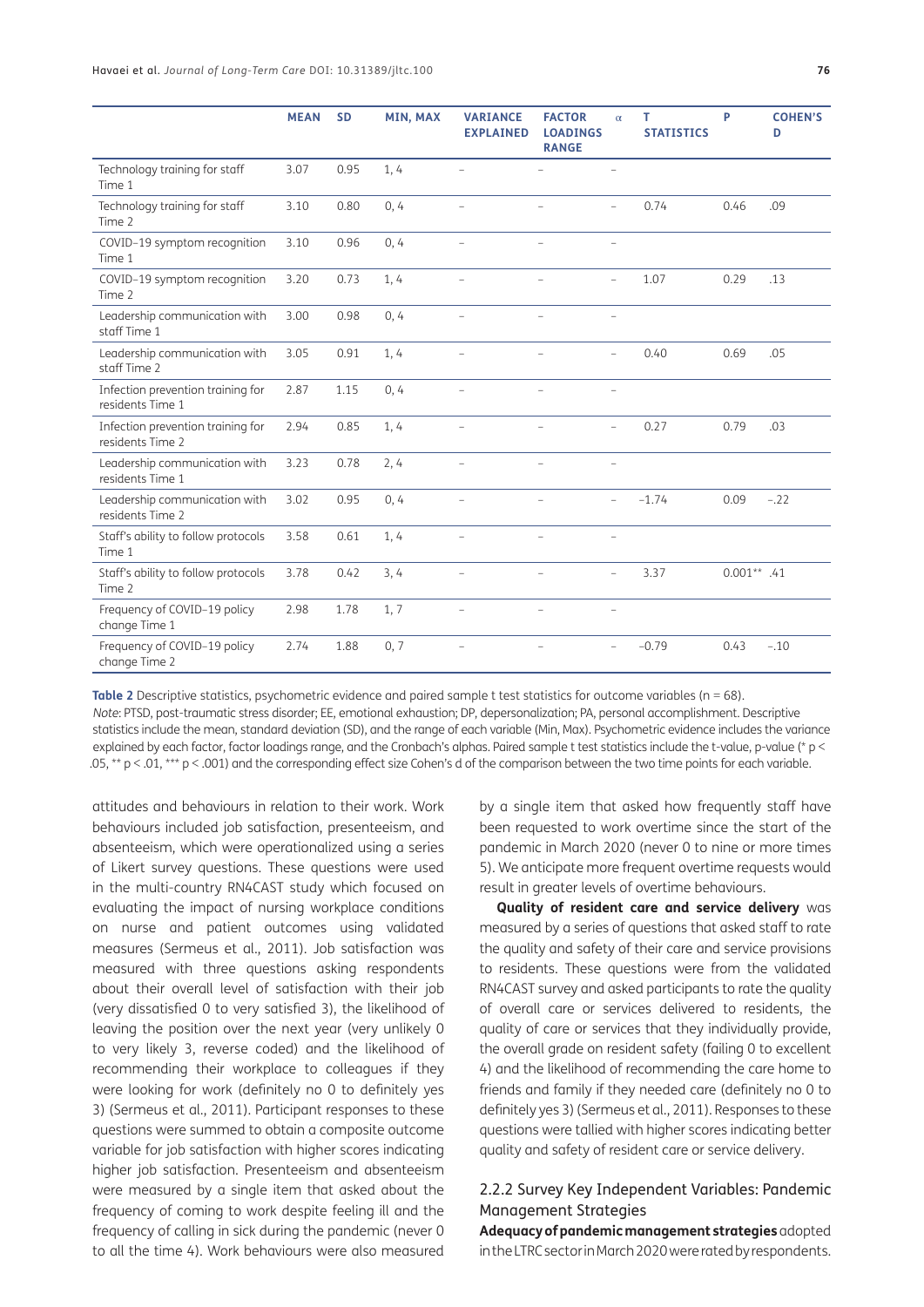Twelve of these items focused on staff perceptions about specific pandemic management strategies (e.g., visitor policies, entrance screening) with a five-point response scale ranging from completely inadequate (0) to completely adequate (4). **[Figure 1](#page-6-0)** provides an overview of key specific pandemic management strategies and their definitions. The remaining two items asked about the overall quality of these changes including staff's ability to follow new safety protocols (not been able to 0 to able all the time 4) and the perceived frequency of protocol changes (never 0 to multiple times a day 7). These items are shown in **[Table 3](#page-7-0)** and were adapted from the BCCDC infection prevention and control guidelines for LTRC in consultation with subject matter experts including interviews with the executive leadership team [\(BCCDC,](#page-14-0) [2020](#page-14-0); Blinded for review).

#### 2.2.3 Survey Control Variables

**Demographic information** was surveyed using a series of researcher-developed questions based on our previous research with healthcare workers. Questions queried work-related characteristics such as professional designation, current role, years of experience in role, professional designation, and employment status. There were also questions about personal characteristics including age, self-identified gender, highest education completed, self-identification with minority group, and pre-existing health conditions in self or someone in the household.

#### 2.2.4 Interview Questions

**Staff interviews** explored participants' perspectives on changes to care or service delivery due to COVID-19 and pandemic management strategies. The questions were: a) 'how have your care or service delivery practices changed during the pandemic?' b) 'How have these changes impacted you and your colleagues?' c) 'How have these changes influenced your quality of care or service delivery?'

#### **2.3 DATA ANALYSIS**

Survey data were analyzed using preliminary analytical methods, paired samples t-tests, and hierarchical multiple regression. Preliminary data analyses (e.g., descriptive statistics, exploratory factor analyses, reliability analyses) were conducted, using the psych and stats packages in R, to ensure data accuracy, statistical assumptions and psychometric properties were appropriate. Paired samples t-tests were conducted using the jmv R package, to explore differences in the key study variables between the two timepoints. Hierarchical multiple regression was conducted in R using the stats and lmtest package, with the following strategy: To capture potential changes across timepoints, residualized change scores were first created for each of the outcome variables and were regressed on demographic variables to create a set of baseline models. These baseline models were then compared to models where the pandemic management strategies were entered, to test for significant model

| Pandemic management strategies                                                                           | <b>Definition</b>                                                                                                                                                                                                                                         |
|----------------------------------------------------------------------------------------------------------|-----------------------------------------------------------------------------------------------------------------------------------------------------------------------------------------------------------------------------------------------------------|
| Mandated strategies                                                                                      |                                                                                                                                                                                                                                                           |
| Visitation policy                                                                                        | Guidelines for essential and social visits at LTRC homes during COVID-19.                                                                                                                                                                                 |
| COVID-19 screening                                                                                       | Screening all LTRC visitors and staff for COVID-19 symptoms prior to entry.                                                                                                                                                                               |
| Infection prevention and control supplies (e.g.,<br>cleaning supplies, personal protective<br>equipment) | Infection prevention and control supplies used to prevent the spread of COVID-<br>19.                                                                                                                                                                     |
| Sick time policy                                                                                         | Compensated sick time for physical illness and injury offered to full-time and<br>part-time employees before and during COVID-19.                                                                                                                         |
| Single site employment policy                                                                            | A policy prohibiting staff from employment at more than one LTRC home during<br>the pandemic.                                                                                                                                                             |
| COVID-19 symptom recognition                                                                             | Proactive monitoring of LTRC staff and residents for signs and symptoms of<br>COVID-19.                                                                                                                                                                   |
| Implemented at care homes' discretion                                                                    |                                                                                                                                                                                                                                                           |
| Staffing plans                                                                                           | New staffing plans introduced to deal with actual or potential increases in resident<br>demands during COVID-19 and to manage the implementation of pandemic<br>management strategies such as strict visitation and the single site employment<br>policy. |
| Training                                                                                                 | Training opportunities offered to residents and staff to deal with new demands of<br>the pandemic such as managing virtual visits and mandatory use of personal<br>protective equipment.                                                                  |
| Leadership communication                                                                                 | New communication plans put in place to share important information and<br>updates with LTRC staff, residents, and families during COVID-19.                                                                                                              |

<span id="page-6-0"></span>**Figure 1** Key specific pandemic management strategies and their definitions.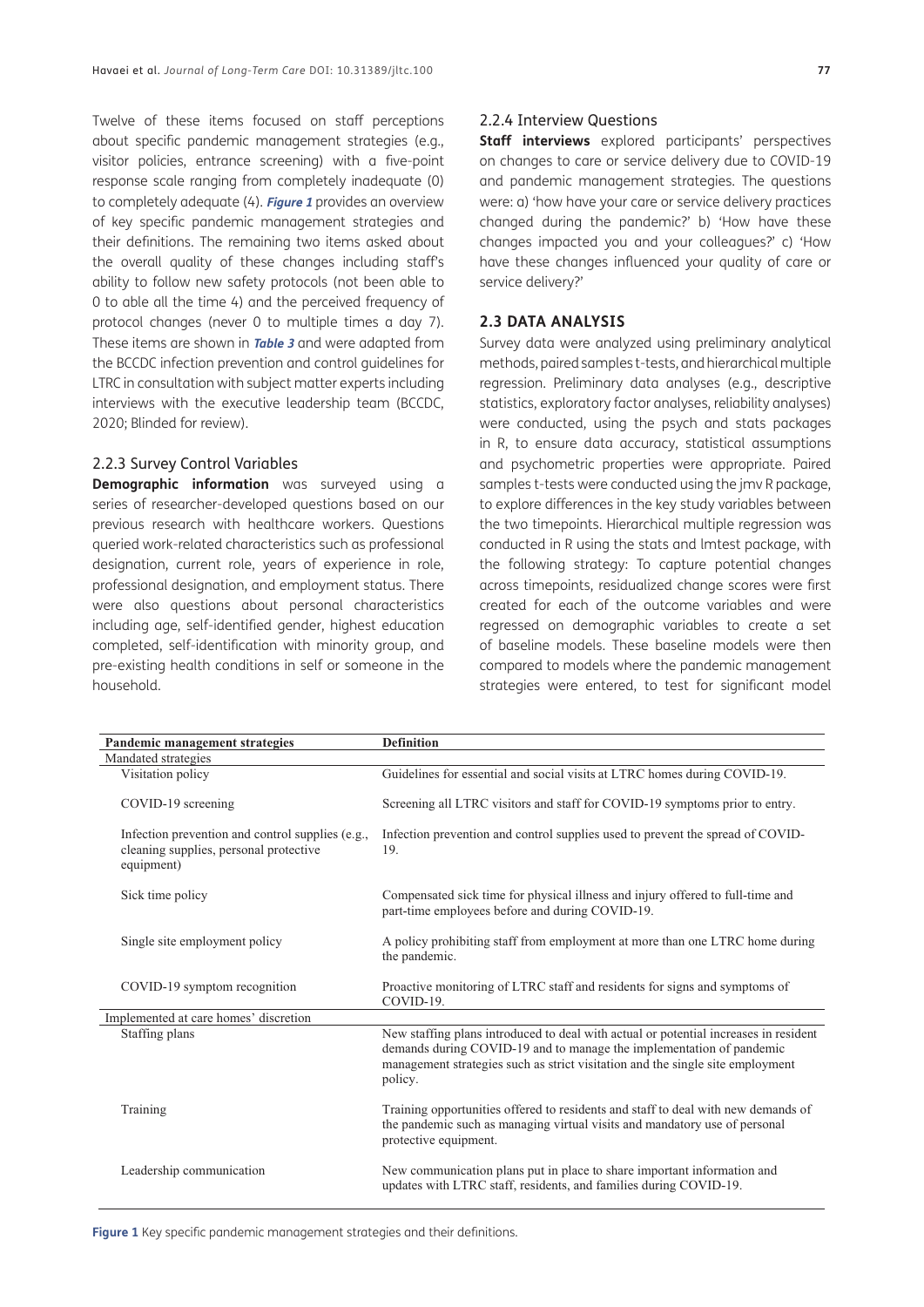|                                               | <b>PTSD</b> |                               |                            | EE      |                           |                            | <b>DP</b> |                             |                           |
|-----------------------------------------------|-------------|-------------------------------|----------------------------|---------|---------------------------|----------------------------|-----------|-----------------------------|---------------------------|
|                                               | B           | 95% CI                        | <b>RRW</b>                 | В       | 95% CI                    | <b>RRW</b>                 | В         | 95% CI                      | <b>RRW</b>                |
| Visitation policy                             | $-3.85$     | $-15.20, 7.50$                | 10.29                      | $-0.64$ | $-9.13, 7.85$             | 7.79                       |           | $-1.12 -3.53, 1.29$         | 12.08                     |
| COVID-19 screening                            |             | $-12.30$ * $-21.67, -2.92$    | 0.76                       | $-1.52$ | $-9.57, 6.53$             | 1.86                       |           | $-0.08$ $-2.17, 2.02$       | 1.66                      |
| Staffing levels                               | 6.13        | $-0.21, 12.47$                | 5.09                       | 0.97    | $-4.26, 6.20$             | 7.20                       |           | $-0.87 -3.35, 1.61$         | 23.91                     |
| Cleaning supplies                             | 2.49        | $-5.63, 10.60$                | 1.18                       | $-3.43$ | $-9.72, 2.86$             | 1.92                       |           | $0.16 - 1.85, 2.16$         | 0.97                      |
| Sick time policy                              | $-8.58*$    | $-15.12, -2.05$               | 25.27                      | $-1.84$ | $-6.85, 3.16$             | 5.95                       |           | $-1.37 -4.16, 1.43$         | 21.13                     |
| Single site employment policy                 | 4.07        | $-1.75, 9.90$                 | 3.48                       | 2.73    | $-1.32, 6.78$             | 2.53                       |           | $-0.45 -2.25, 1.35$         | 11.02                     |
| Infection prevention training for staff       | 7.79        | $-1.37, 16.96$                | 4.76                       | $-1.22$ | $-9.98, 7.54$             | 6.41                       |           | $-0.50 -3.63, 2.63$         | 9.89                      |
| Technology training                           | 0.61        | $-6.19, 7.42$                 | 3.29                       | 0.58    | $-4.69, 5.84$             | 2.50                       |           | $-0.60 -3.63, 2.43$         | 4.35                      |
| COVID-19 symptom recognition                  | 6.20        | $-2.01, 14.41$                | 4.57                       | 2.91    | $-4.64, 10.45$            | 3.03                       |           | $0.68 - 2.69, 4.06$         | 2.17                      |
| Leadership communication with staff           |             | $-10.19$ * $-19.00$ , $-1.38$ | 16.84                      | $-1.20$ | $-7.07, 4.68$             | 6.69                       |           | $1.16 - 1.78, 4.10$         | 4.95                      |
| Infection prevention training for residents   | $-6.93$     | $-15.39, 1.53$                | 10.50                      | 1.25    | $-6.34, 8.83$             | 4.23                       |           | $-0.85 -4.33, 2.62$         | 3.31                      |
| Leadership communication with residents       | $8.95*$     | 2.00, 15.90                   | 5.21                       | $-0.73$ | $-5.77, 4.31$             | 12.32                      |           | $0.91 - 1.64, 3.45$         | 3.44                      |
| Staff's ability to follow protocols           | $-3.65$     | $-14.93, 7.63$                | 8.32                       |         | $-9.55* -17.66, -1.44$    | 18.62                      |           | $0.29 -1.40, 1.98$          | 0.72                      |
| Frequency of COVID-19 policy change           | $-0.68$     | $-2.80, 1.44$                 | 0.46                       |         | $-1.72$ $-3.48$ , 0.05    | 18.96                      |           | $0.71 - 1.02, 2.45$         | 0.39                      |
|                                               |             | $R^2 = 68.5\%$                | $\triangle R^2 =$<br>40.5% |         | $R^2$ = 65.3%             | $\triangle R^2 =$<br>34.0% |           | $R^2 = 62.0\%$              | $\triangle R^2=$<br>29.1% |
|                                               |             | <b>JOB SATISFACTION</b>       |                            |         | <b>ABSENTEEISM</b>        |                            |           | <b>CARE/SERVICE QUALITY</b> |                           |
|                                               | B           | 95% CI                        | <b>RRW</b>                 | В       | 95% CI                    | <b>RRW</b>                 | В         | 95% CI                      | <b>RRW</b>                |
| Visitation policy                             |             |                               |                            |         |                           |                            |           |                             |                           |
|                                               | 0.10        | $-0.80, 1.01$                 | 9.08                       | $-0.15$ | $-0.90, 0.60$             | 13.03                      |           | $-1.09$ $-2.67, 0.50$       | 5.05                      |
| COVID-19 screening                            | 0.04        | $-0.66, 0.74$                 | 2.31                       | $-0.13$ | $-0.71, 0.44$             | 3.58                       |           | $-0.78$ $-2.06$ , 0.51      | 5.64                      |
| Staffing levels                               | $-0.11$     | $-0.88, 0.66$                 | 2.51                       | $-0.02$ | $-0.42, 0.38$             | 11.24                      |           | $0.20 -0.71, 1.12$          | 1.94                      |
| Cleaning supplies                             | $-0.21$     | $-0.87, 0.45$                 | 1.41                       | $-0.70$ | $-1.24, -0.15$            | 23.31                      |           | $0.49 -0.71, 1.68$          | 3.06                      |
| Sick time policy                              | $-0.35$     | $-1.38, 0.68$                 | 6.84                       | $-0.05$ | $-0.43, 0.34$             | 6.37                       |           | $-0.71 -1.54, 0.12$         | 3.57                      |
| Single site employment policy                 | $-0.33$     | $-0.98, 0.31$                 | 1.80                       | 0.07    | $-0.30, 0.44$             | 4.07                       |           | $0.36 -0.43, 1.15$          | 16.22                     |
| Infection prevention training for staff       | 0.68        | $-0.26, 1.62$                 | 24.08                      | 0.10    | $-0.51, 0.71$             | 3.36                       |           | $1.10 -0.24, 2.43$          | 9.01                      |
| Technology training                           | $-0.12$     | $-0.85, 0.61$                 | 4.47                       | $-0.23$ | $-0.69, 0.22$             | 7.05                       |           | $-0.13 -1.11, 0.85$         | 3.04                      |
| COVID-19 symptom recognition                  | $-0.47$     | $-1.29, 0.36$                 | 3.52                       | 0.66    | 0.10, 1.23                | 7.06                       |           | $-0.26 -1.38, 0.85$         | 2.83                      |
| Leadership communication with staff           | 0.87        | $-0.14, 1.87$                 | 18.57                      |         | $-0.54$ $-1.07$ , $-0.01$ | 6.94                       |           | $0.93 -0.26, 2.13$          | 9.78                      |
| Infection prevention training for residents   | 0.26        | $-0.69, 1.21$                 | 4.27                       | $-0.33$ | $-0.90, 0.25$             | 2.73                       |           | $0.74 -0.45, 1.93$          | 14.34                     |
| Leadership communication with residents -0.17 |             | $-1.06, 0.73$                 | 9.46                       | 0.66    | 0.18, 1.13                | 3.49                       |           | $0.36 -0.65, 1.37$          | 8.89                      |
| Staff's ability to follow protocols           | $-0.19$     | $-0.82, 0.44$                 | 3.94                       | $-0.72$ | $-1.47, 0.03$             | 4.85                       |           | $0.54 -1.06, 2.14$          | 5.47                      |
| Frequency of COVID-19 policy change           | 0.16        | $-0.40, 0.71$                 | 7.74                       | -0.10   | $-0.23, 0.04$             | 2.91                       |           | $0.11 - 0.18, 0.41$         | 11.16                     |

<span id="page-7-0"></span>**Table 3** The association between pandemic management strategies and staff outcomes including mental health, work behaviours and quality of care/service provision using hierarchical regression analyses ( $n = 68$ ).

*Note*: The model is adjusted for demographics including age, gender, education, years of experience, employment status,

professional designation, role, pre-existing health conditions in self or members of the household and minority status.  $R<sup>2</sup>$  represents the change in variance explained by pandemic management strategies over and above control variables. PTSD, post-traumatic stress disorder; EE, emotional exhaustion; DP, depersonalization; RRW, re-scaled relative weights. \* *p* < .05, \*\* *p* < .01, \*\*\* *p* < .001.

improvements. Finally, models where the addition of pandemic management strategies significantly improved model fit above baseline were interpreted. To rank order pandemic management strategies in terms of their strength of association with changes in outcomes, relative weights analysis (RWA) was performed on pandemic management strategies. RWA is particularly appropriate

when independent variables are highly correlated as was the case in our study ([Tonidandel & LeBreton, 2011\)](#page-16-0). RWA decomposes the total variance explained by a regression model, i.e., R-Squared (R2), into weights that accurately reflect the proportional contribution of each independent variable. The re-scaled relative weights (RRW) reported in this study reflect the percentage of the explained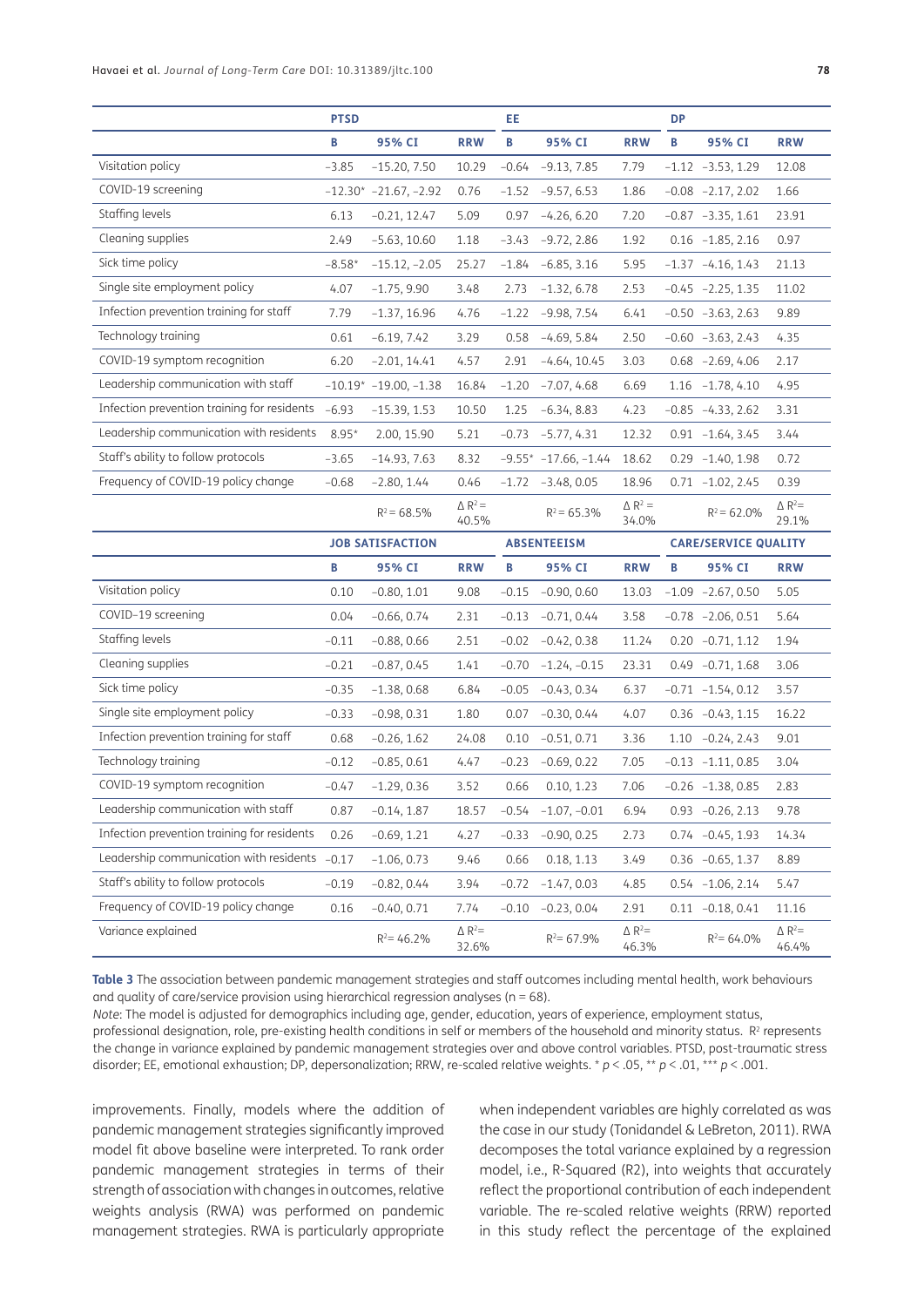variance each strategy accounted for [\(Tonidandel &](#page-16-0) [LeBreton, 2015\)](#page-16-0).

Interview data were analyzed using content analysis based on the approach of Graneheim and Lundman [\(2004](#page-14-0)). To gain an understanding of the data, two members of the research team (FH and IA) read and re-read the transcribed interviews independently. Texts from the transcripts were deductively coded according to pandemic management impact on (a) mental health, (b) work behaviours and quality of care or service delivery. To establish credibility, the qualitative researchers on the team used memoing and in-depth quotes. Demographics of the sample population and description of the LTRC setting aid in transferability, and dependability of data were maintained by following a strict research protocol among experienced researchers.

## **3. RESULTS**

## **3.1. SURVEY**

**[Table 1](#page-3-0)** presents the demographics of the survey respondents. An overwhelming majority of the respondents were female with either full-time or parttime employment status. Nearly half of the participants had a university degree and identified their role as direct care providers. On average respondents were 43 years old with nearly six years of experience in their current role. Nurses (including Registered Nurses [RNs], Licensed Practical Nurses [LPNs], and care aides) made up the largest proportion of respondents (40%). Most participants either had a medical condition that increased their risk of COVID-19 or lived with someone with an increased risk of COVID-19. Nearly 41% of the

participants self-identified as a part of a minority group.

A descriptive comparison of the study sample and a recent provincial study of 6500 LTRC staff from 356 care homes in BC showed some similarities and differences in the available sample demographics ([Office of the](#page-15-0)  [Seniors Advocate British Columbia, 2021\)](#page-15-0). Similar to our study sample, the provincial sample consisted of mostly female (89%; study sample = 88%), full-time employees (57%; study sample= 69%) who did not self identify with a minority group (64%; study sample =58%). While most participants in both studies were care aides and nurses, there was a smaller proportion of care aides in our study (18%) compared to the provincial sample (40%). Slightly over 20% of both study samples consisted of RNs and LPNs.

**[Table 2](#page-5-0)** presents the descriptive statistics including residualized change scores as well as paired sample t-test statistics for the key study variables. Among outcome variables, compared to Time 1 (*M* = 18.04, *SD* = 11.60), staff reported lower emotional exhaustion scores in Time 2 (*M*  = 15.89, *SD* = 10.73); *t*(51) = –2.14, *p* = .04. Furthermore, staff reported calling in sick more frequently in Time 2 (*M*  = 1.04, *SD* = 1.09) than Time 1 (*M* = .62, *SD* = .83); *t*(63) = 3.12,  $p = 0.003$ . None of the other outcome variables were statistically different across the two time points.

Among specific pandemic management strategies, staff perceived the sick time policy (Time 1 49% and Time 2 46%) and staffing levels (Time 1 38% and Time 2 36%) as the most inadequate strategies across both survey times (**[Figure 2](#page-8-0)**). Among general strategies, 26% and 24% of staff reported the frequency of COVID-19 policy changes as few times a week or more frequently at Times 1 and 2 respectively. While 2% of the respondents



<span id="page-8-0"></span>**Figure 2** The proportion of staff that rated specific pandemic management strategies as completely inadequate to somewhat adequate.

*Note*: The rating for adequacy was, "completely inadequate", "barely adequate", "somewhat adequate", "mostly adequate", and "completely adequate".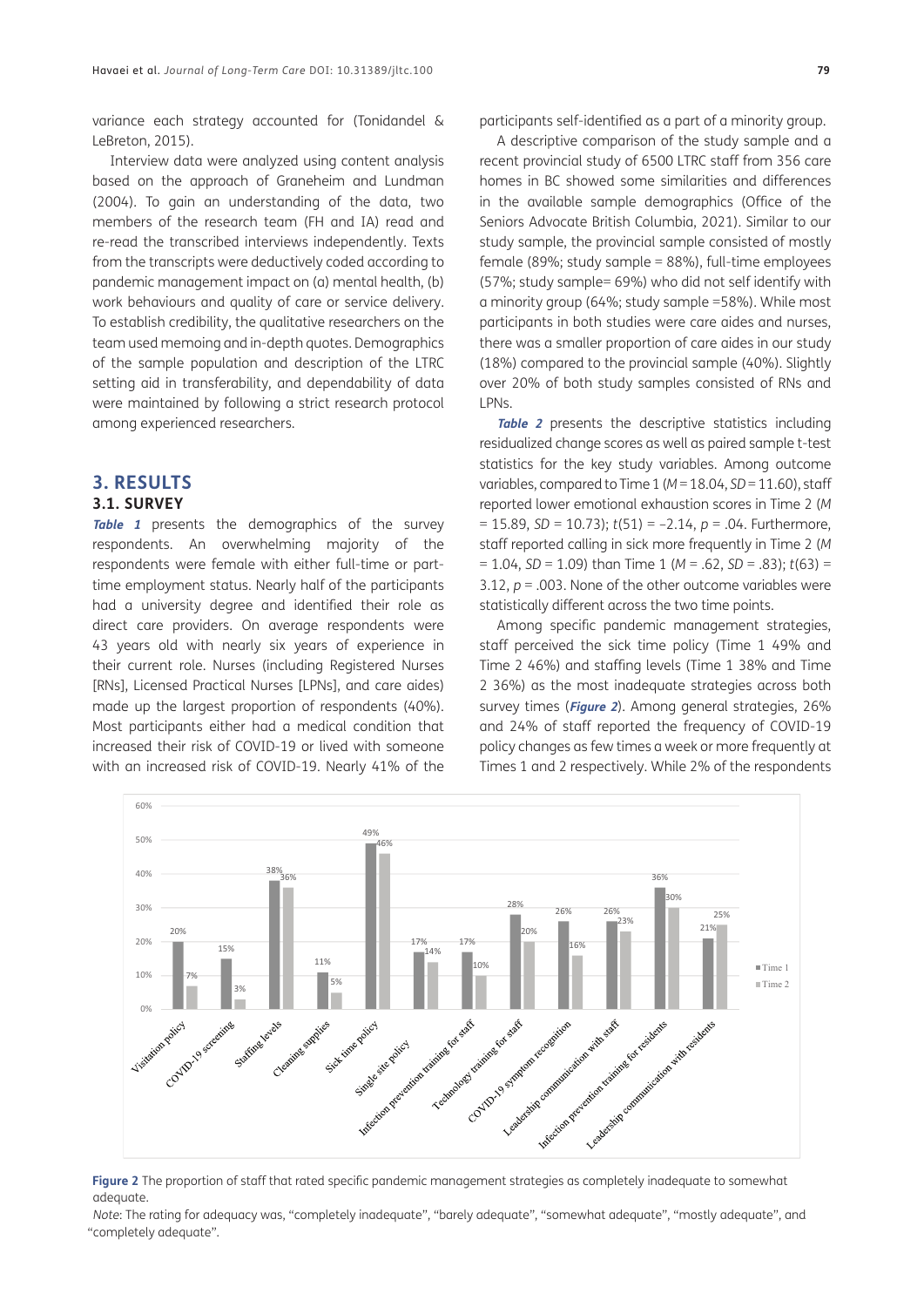indicated that they were unable or rarely able to follow protocols at Time 1, none of the participants selected these options at Time 2.

Almost all pandemic management strategies were rated more adequately at Time 2 compared to Time 1, although this change was statistically significant only for COVID-19 screening (Time 1: *M* = 3.26, *SD* = 1.00 Time 2: *M* = 3.52, *SD* = .56) *t*(63) = 2.12, *p* = .04 and staff's ability to follow protocols (Time 1: *M* = 3.58, *SD* = .61 Time 2: *M* = 3.78, *SD* = .42) *t*(65) = 3.37, *p* = .001) (**[Table 2](#page-5-0)**). More staff rated leadership communication with residents as inadequate in Time 2 compared to Time 1, but this difference was not statistically significant.

**[Table 3](#page-7-0)** demonstrates the hierarchical regression results for pandemic management strategies associated with staff mental health, work behaviours and quality of care or service provision. The regression models for PTSD, emotional exhaustion, depersonalization, job satisfaction, absenteeism and quality of care or service delivery demonstrated statistically significant improvements after the addition of pandemic management strategies over and above the effect of control variables. In other words, the addition of pandemic management strategies did not result in a statistically significant improvement in regression models pertinent to anxiety, depression, and personal accomplishment.

The addition of the pandemic management strategies to the model resulted in explaining an additional 41% of the variance in the change of staff PTSD scores, 34% in emotional exhaustion scores and 29% in depersonalization scores. The most important strategies associated with PTSD were respectively the sick time policy, leadership communication with staff, infection prevention training for residents, and the visitation policy, which, in total, accounted for 63% of the explained variance (RRW = 25.27, 16.84, 10.50, and 10.29, respectively). The frequency of COVID-19 policy changes, staff ability to follow COVID-19 protocols, leadership communication with residents, and the visitation policy were respectively the most strongly associated strategies with emotional exhaustion, which, in total, accounted for 58% of the explained variance (RRW =  $18.96$ ,  $18.62$ , 12.32, and 7.79, respectively). Depersonalization scores were most strongly associated with access to staffing levels, the sick time policy, the visitation policy and the single site employment policy respectively, which, in total, accounted for 68% of the explained variance (RRW = 23.91, 21.13, 12.08, and 11.02, respectively). When staff perceived these strategies as more adequate, they were more likely to report lower PTSD, emotional exhaustion, and depersonalization scores. An exception was the frequency of COVID-19 policy changes where more frequent changes in COVID-19 policies were associated with lower emotional exhaustion scores  $(=-1.72)$ .

The addition of the pandemic management strategies explained an additional 33% of the variance in changes in job satisfaction scores and 46% in staff absenteeism scores. The most important strategies associated with job satisfaction were respectively infection prevention training for staff, leadership communication with staff and residents, and the visitation policy, which, in total, accounted for 61% of the explained variance (RRW  $=$ 24.08, 18.57, 9.46, and 9.08, respectively). Access to cleaning supplies, the visitation policy, staffing levels, and COVID-19 symptom recognition most importantly associated with absenteeism, which, in total, accounted for 55% of the explained variance (RRW =  $23.31$ , 13.03, 11.24, and 7.06, respectively). When staff perceived these pandemic management strategies as more adequate, they were more likely to report higher job satisfaction scores and lower absenteeism scores. Exceptions include leadership communication with residents and COVID-19 symptom recognition; when leadership communication with residents was perceived as more adequate, staff were more likely to report lower job satisfaction scores (= –0.17). When COVID-19 symptom recognition was perceived as more adequate, staff were more likely to report higher absenteeism scores (= 0.66).

Finally, the addition of the pandemic management strategies explained an additional 46% of the variance in changes in quality and safe care or service delivery scores. Pandemic management strategies that most strongly associated with quality and safety of care or service delivery were the single site employment policy, infection prevention training for residents, the frequency of COVID-19 policy changes and leadership communication with staff, which, in total, accounted for 52% of the explained variance (RRW =  $16.22$ , 14.34, 11.16, and 9.78, respectively). When these policies were perceived as more adequate, staff were more likely to report higher quality and safe care or service provision. **[Table 4](#page-10-0)** provides an overview of the findings in relation to the four most important predictors of staff outcomes ranked in their order of importance.

#### **3.2. INTERVIEWS**

A total of 26 staff members were interviewed. They were direct care RNs ( $n = 2, 7.4\%$ ), LPNs ( $n = 2, 7.4\%$ ), care aides  $(n = 8, 29.6\%)$ , allied health personnel (n = 6, 22.2%), managers ( $n = 7$ , 25.9%), and support workers ( $n = 2$ , 7.4%). Most participants were female (n = 25, 96.3%) with one to 25 years of working experience at the care home.

Overall, all pandemic management strategies were perceived as having an impact on staff mental health, their work behaviours and their ability to deliver quality care or service. Those with greatest impact were the strict visitation policy, staffing levels, the single site employment policy, the sick time policy and leadership communication with staff.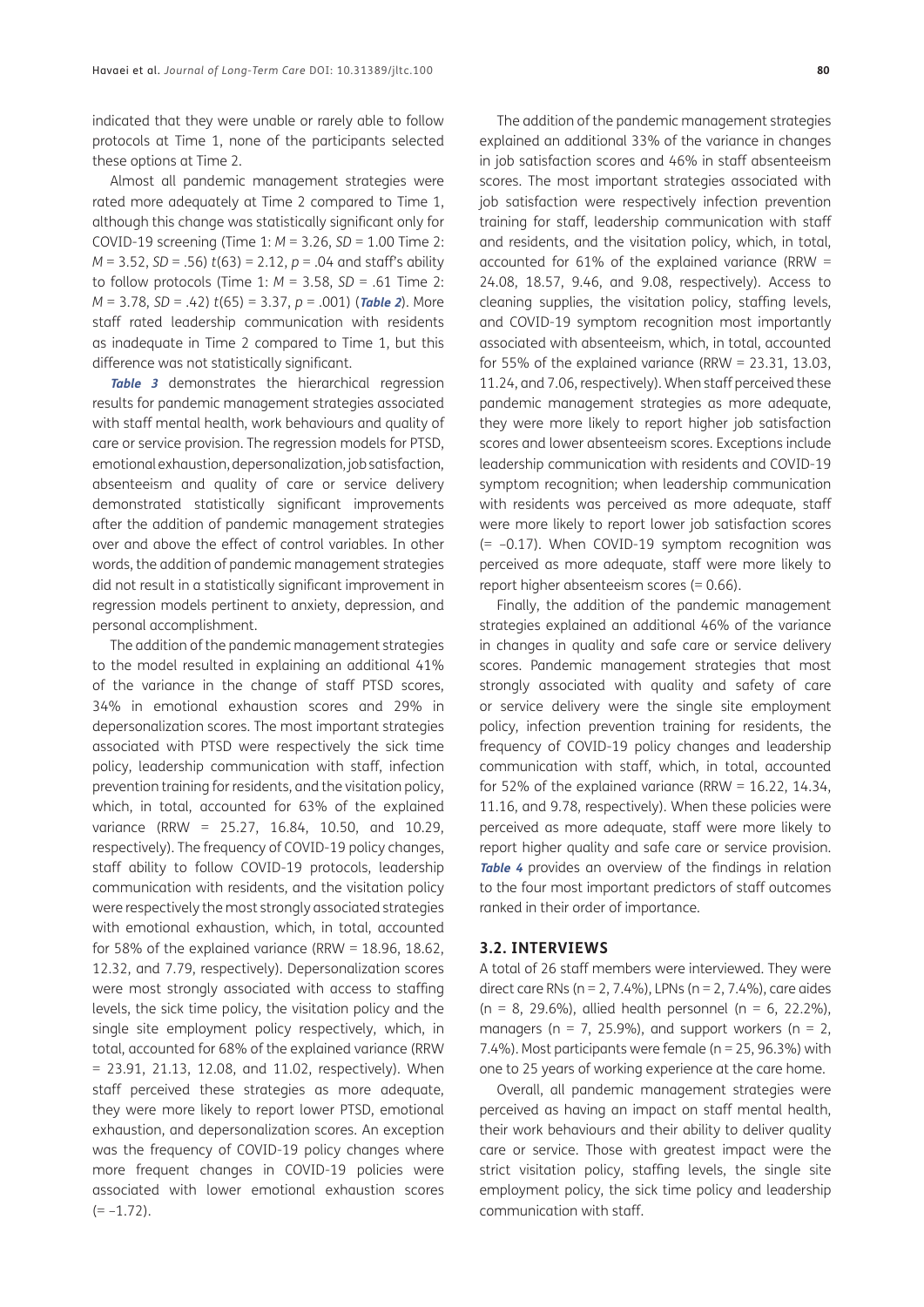|   | <b>PTSD</b>                                    | EE                                            | <b>DP</b>                           | <b>JOB</b><br><b>SATISFACTION</b>             | <b>ABSENTEEISM</b>                                      | <b>CARE/SERVICE</b><br><b>QUALITY</b>          |
|---|------------------------------------------------|-----------------------------------------------|-------------------------------------|-----------------------------------------------|---------------------------------------------------------|------------------------------------------------|
|   | Sick time policy                               | Frequency of COVID-19<br>policy change        | Staffing levels                     | Infection<br>prevention<br>training           | Cleaning supplies                                       | Single site<br>employment policy               |
|   | Leadership<br>communication with staff         | Staff's ability to follow<br>protocols        | Sick time policy                    | Leadership<br>communication<br>with staff     | Visitation policy                                       | Infection prevention<br>training for residents |
| 3 | Infection prevention<br>training for residents | Leadership<br>communication with<br>residents | Visitation policy                   | Leadership<br>communication<br>with residents | Staffing levels                                         | Frequency of<br>COVID-19 policy<br>change      |
| 4 | Visitation policy                              | Visitation policy                             | Single site<br>employment<br>policy | Visitation policy                             | COVID-19 symptom<br>recognition;<br>technology training | Leadership<br>communication<br>with staff      |

<span id="page-10-0"></span>**Table 4** The four most important predictors of staff mental health, work behaviours and quality of care/service delivery ranked in the order of importance.

#### Visitation

After the visitation policy was implemented and families and visitors were prevented from entering the care home, staff reported a sense of secondary trauma from witnessing isolated and lonely residents. One staff member stated '*I feel lonely, and some of the residents feel that way too*' (LPN1). Staff also perceived the virtual (e.g., video calling) or distanced (e.g., window visits) interactions between residents and family members as emotionally distressing. Another staff member noted: '*This afternoon I was looking out the window when waiting for our meeting and I overheard a daughter crying and telling her mother "I love you Mom I love you Mom" and it broke my heart because she was at the window and the resident was inside. She was outside, and I was watching them by the window; I was in tears*' (LPN2).

Staff's ability to effectively deliver quality care or service was compromised by the inflexible nature of the visitation policy. Keeping families and visitors away from the care home resulted in increased workload for staff. In addition to meeting residents' needs that were previously met by families and visitors, staff were also expected to address the worsening mental health of residents. One care aide noted '*I think [the policy] has impacted the staff… I can see a lot of the residents being more isolated, being more restless, being more demanding and bored*.' Another care provider described '*[the policy] was hard for the staff to adjust to because a lot of times families would help with the care. So, staff had to step up and provide more care because we didn't have the support from families or other sources [after the policy was implemented]'* (RN1).

## Single Site Employment

Staff reported that this policy had a negative impact on their mental health and well-being. Staff described the policy as anxiety-provoking because it required unexpected adjustments to their personal and professional lives. One support worker stated '*Now we had to figure out who worked at what job; you have to* 

*stop working at your job. Then I felt really bad as well because these people are losing their income, and there was a lot of high emotions going on when this whole thing did first kind of come about… I think the care from my perspective did unfortunately drop just a little bit because we are being stretched in multiple different ways to try to make everything succeed*' (Support Worker1). The policy also contributed to inadequate staffing levels which in turn resulted in reduced quality of care or service. One care aide noted *'They [staff] were asked to pick one [job]. Some of them they, picked their other jobs. So, we're always short… You have to take your time and give the best care that you can if the residents need more of this. But now I cannot give that because I'm pressed for time*' (Care Aide1).

To overcome the staffing shortages imposed on the care home due to the single site employment policy, staff were asked to work overtime, which meant additional challenges in meeting resident needs. One support worker described '*There were challenges, especially when the order for [single] site came in. Of course, because we don't have enough staff to cover when somebody gets sick and because we barely had enough staff that was left with us. Most of the time we were covering it with overtime*' (Support Worker1). Another support worker described being asked to work overtime 'almost every day' and described how this negatively affected staff mental health: '*Because almost every day we have overtime; almost every day we are short; so, they [staff] are really starting to feel the tiredness and burnout*' (Support Worker2).

## Sick Time

The sick time policy also contributed to negative reports for staff mental health, work behaviours and capacity to provide quality care or service. Staffing shortages and the added demands of the pandemic (e.g., additional psychosocial care of residents, donning and doffing PPEs, coordinating virtual visits) hindered adopting a flexible approach to the sick time policy that met the needs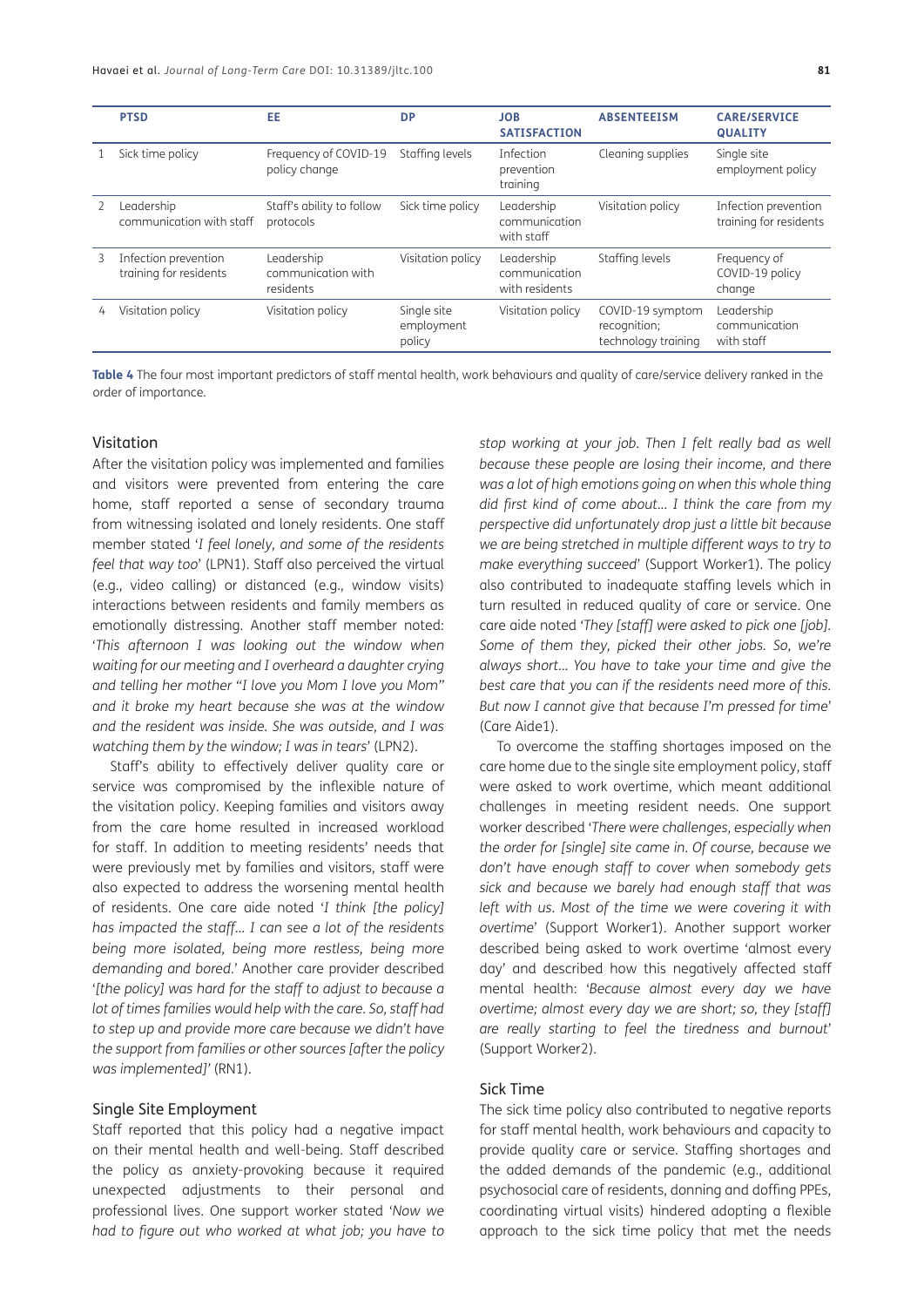of the staff particularly in the context of rising mental health symptoms. To deal with the mental health impacts of the pandemic, staff reported taking sick time for mental health concerns instead of physical health concerns. One care aide reported '*I've been that person to call in sick when I'm not really sick. That's mostly because of burnout*' (Care Aide4). The sick time policy was only intended to be used for physical illness, and the COVID-19 leave policy was meant to protect residents (and staff) from asymptomatic employees with potential or confirmed exposure to COVID-19. Neither policy recognized sick leave for mental health reasons as a valid reason for compensated leave, resulting in mistrust between the leadership team and staff. To discourage sick time requests, the leadership team pointed out staff obligations to their co-workers and residents. One care aide stated: '[the leadership team] *told us that now if you call in sick, we are not going to call for overtime and we're not going to call for staff to fill in. Instead, we're going to pull someone out from a unit and we're going to stick them in that unit. I can just imagine it being more stressful than it already is because obviously you're short one care aide because this care aide had to go to the other side to help'* (Care Aide5).

#### Leadership Communication

Finally, there were mixed feelings about the impact of leadership communication with staff on their mental health, work behaviours and care or service delivery. While some staff noted a general lack of awareness on behalf of the leadership team about the specifics of their resident care delivery, others described the leadership team as always present and appreciative of their contribution to care and service delivery. One care aide stated '*they appreciate you; they recognize you. They're always saying thank you to you and that makes me feel good. It makes me feel like I need to go to work*' (Care Aide2). One LPN reported '*the management was here on the weekend to support the staff and told them not to be scared. So, it's released the pressure because the management was going to do whatever they have to do*' (LPN4). Those who were unhappy with the leadership communication reported job dissatisfaction. Although staff huddles and weekly email communication were identified as the key modes of information exchange between the leadership team and staff, some staff reported their desire for more frequent face to face communication as one care aide stated: '*I kind of blame management for making decisions without considering how we feel; because we are there most of the time, [but] they are never there. Sometimes I guess management doesn't see what we do behind closed doors; we want the management to talk and listen to the care aids more often'* (Care Aide7).

# **4. DISCUSSION**

To our knowledge, this is the first Canadian study providing staff perspectives of LTRC pandemic management strategies. Mixed methods were used to better understand how these strategies influence staff mental health, work behaviours and quality of care or service delivery.

The most notable impact on staff mental health and work behaviours was the strict visitation policy, which uncovered the importance of family and visitors for maintenance of resident care routines associated with residents' physical and mental health. Staff inability to maintain residents' specific daily care regimens created secondary trauma for staff, as evidenced through the qualitative results of the interviews. Staff were vicariously traumatized by witnessing families who were kept apart due to this policy. This aligns with what has been shown in other studies as well ([Yardley & Rolph, 2020;](#page-16-0) as cited in [Tupper, Ward & Parmar, 2020](#page-16-0)). Tupper and colleagues [\(2020, p. 336](#page-16-0)) noted staff also experience 'vicarious trauma from bearing witness to patient/ resident loneliness and distress from isolation, having to take on additional "familial" roles or navigating any responses from patients and family members who deem the restrictions unjust.' In addition to vicarious trauma, staff described how they had increased workloads from lack of in-person family caregiving support (e.g., feeding, bathing, comforting). Pre-COVID research in TLRC has demonstrated how families play an integral role in meeting their loved ones' daily needs. In many respects, LTRC homes may depend on family members as part of the staffing complement—an unpaid one ([Baumbusch &](#page-14-0)  [Phinney, 2014](#page-14-0)). Several COVID-19 international studies linked similar visitation policies to increased workload for LTRC staff, job dissatisfaction, burnout, and poor mental health in the United Kingdom, Denmark, Italy, and the United States ([Leontjevas et al., 2020; Riello et al., 2020;](#page-15-0) [White et al., 2021](#page-16-0); [Low et al., 2021\)](#page-15-0).

Along with the visitation policy, the sick time policy was most strongly associated with PTSD and burnout. The World Health Organizational [WHO] emphasizes 'there is no health without mental health' ([WHO, 2018\)](#page-16-0), yet the COVID-19 leave and the sick time policies did not include acknowledgement of increasing mental health needs of LTRC staff as a result of the pandemic ([Gohar et al., 2020a](#page-14-0); [Gohar et al., 2020b](#page-14-0)). The qualitative findings suggest that an inflexible approach to granting sick time and compensated leave was a stress-provoking experience for staff during a highly infectious pandemic and contributed to the deterioration of their mental health. This is especially concerning given the emerging research evidence that showed the largest increase in the prevalence of nurse anxiety and depression during the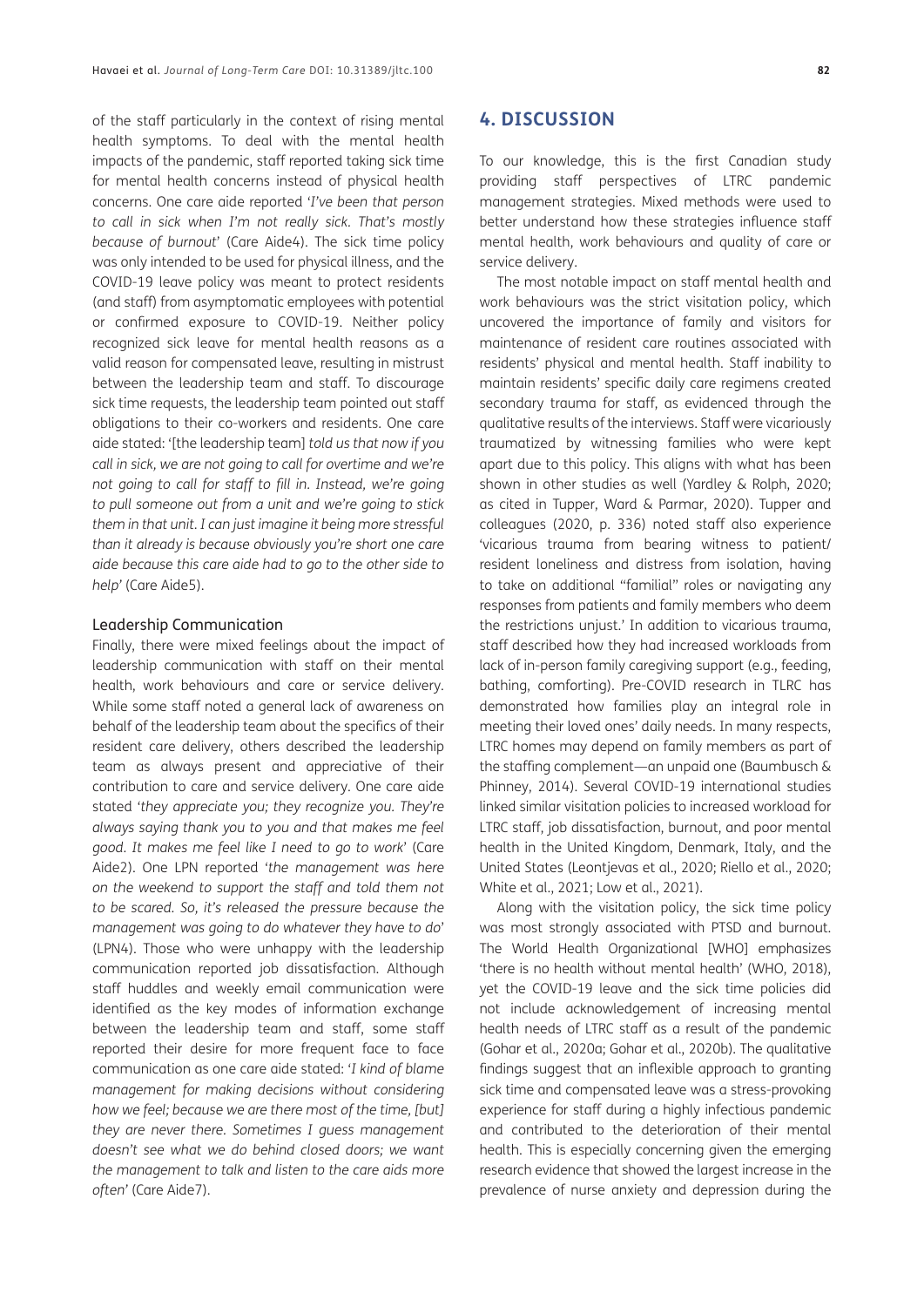pandemic has occurred in the LTRC sector [\(Havaei et al.,](#page-15-0) [2021b\)](#page-15-0). More concerning is that casual workers make up a notable proportion of LTRC staff and these workers do not have access to any form of compensated sick time. Both our qualitative and quantitative results have shown that staff identify the sick time policy as the most inadequate pandemic management strategy. This finding is consistent with recent calls for more effective sick time practices and policies for all Canadian workers, particularly those with high-risk occupations, such as LTRC workers during the pandemic [\(Macdonell, 2021\)](#page-15-0). A recent provincial study conducted by the Office of Seniors Advocate in BC (2021) found LTRC homes that provided fewer days of paid sick time were more likely to experience a larger infection outbreak, and subsequently has recommended revising the policy to increase paid sick time for all LTRC staff.

Previous research evidence has linked heavy workloads and inadequate staffing levels to poor nurse and patient outcomes in acute care settings ([Lake et al., 2019; MacPhee,](#page-15-0) [Dahinten & Havaei, 2017\)](#page-15-0). Our findings align with acute care findings. Staffing levels were identified in this study as the second most inadequately rated pandemic management strategy in LTRC and demonstrated a relatively strong association with staff absenteeism—compounding staff shortages. Similar to previous research, we believe that long standing staffing shortages in the LTRC sector were further exacerbated during COVID-19 and hindered a flexible approach to the sick time policy during COVID-19 [\(McGilton et al., 2020](#page-15-0); [Gohar et al., 2020a](#page-14-0); [Gohar, Lariviere](#page-14-0) [& Nowrouzi-Kia, 2020b](#page-14-0)).

Another highly ranked pandemic management strategy was the single site employment policy. This policy was among the most strongly associated strategies with staff burnout and quality of care or service delivery. In the interviews staff discussed the impact of staffing shortages due to this policy. Other Covid-19 research has documented sudden, sharp declines in staffing levels due to this policy [\(Duan et al., 2020\)](#page-14-0). Our data have shown how inadequate staffing levels attributed to the single site employment policy were managed through overtime, which in itself is a well-known predictor of poor nurse and patient outcomes across the healthcare spectrum [\(Bae & Fabry, 2014\)](#page-14-0).

Leadership communication was strongly associated with staff mental health, work behaviours and quality of care or service delivery. The quantitative and qualitative results showed how timely leadership communication of important information was associated with decreased PTSD, increased job satisfaction, and perceived improvements to quality of care or service delivery. This study finding is consistent with previous research that identified effective communication as a necessary component of crisis leadership or leadership during pandemics ([Forster, Patlas & Lexa, 2020](#page-14-0)).

In addition to these primary results, we had a few unexpected findings. While adequate leadership

communication with staff was related to increased job satisfaction, adequate leadership communication with residents was associated with greater levels of job dissatisfaction. In LTRC facilities, up to 90% of residents typically have cognitive impairment [\(Estabrooks et al.,](#page-14-0)  [2020;](#page-14-0) [Estabrooks & Keefe, 2020\)](#page-14-0). More communications therefore, may decrease job satisfaction if communications add to resident confusion. Another unexpected finding was that more adequate COVID-19 symptom recognition was associated with higher reports of staff absenteeism. It is possible that COVID-19 symptom recognition may be an anxiety-provoking experience contributing to staff's higher reports of absenteeism, although this cannot be confirmed in our data. Finally, we found that more frequent COVID-19 policy changes were associated with lower staff emotional exhaustion. We speculate that this finding speaks to positive effects of continuous, transparent provincial and leadership efforts to refine and enhance pandemic management strategies in the LTRC sector [\(British Columbia Ministry of Health, 2020\)](#page-14-0). An example is the initial visitation policy that transitioned from restrictions on all non-essential visits during early phases to a less restrictive, flexible visitation policy (e.g., distanced visits) after LTRC residents received vaccinations ([British Columbia Government, 2021](#page-14-0)). Similarly, the improved adequacy of pandemic management strategies over time speaks to the possibility that staff came to have better trust in the greater levels of preparation and planning by the province, health authorities and LTRC homes after the initial wave of COVID-19.

In sum, while the visitation policy was consistently among the most strongly associated strategies with staff mental health and work behaviours, this policy interacted with other pandemic management strategies such as the single site employment and the sick time policies. Our data suggest that the visitation and the single site employment policies reinforced heavy workloads and exacerbated staffing challenges, which subsequently hindered flexible approaches to sick time requests. The inflexibility created undue stress and anxiety among LTRC staff, reinforcing a vicious cycle of staffing shortages, heavy workloads, poor mental health and sub-optimal quality of care or service delivery through the first two waves of the COVID-19 pandemic.

#### **4.1. LIMITATIONS**

The findings of this study must be interpreted considering its strengths and limitations. While this was the only Canadian study using mixed methods to examine the unintended consequences of pandemic management strategies on staff and their care or service delivery, the case study design along with the low response rate and small sample size limit the external validity of the survey findings. Finally, while study outcomes were measured using well-validated scales, pandemic management strategies were operationalized through researcher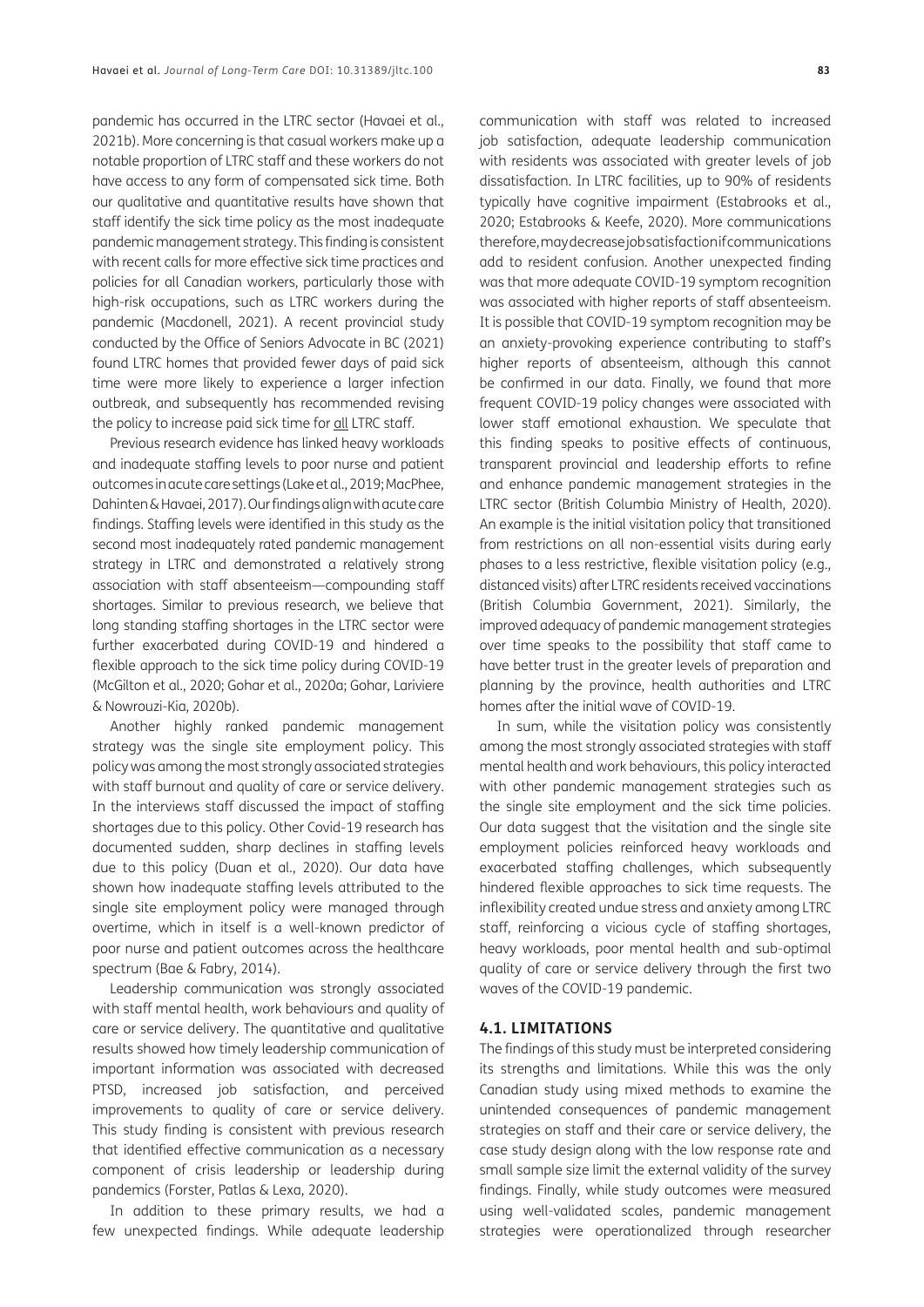developed questions that were only content-validated by subject-matter experts. Future research should examine the psychometric properties of these questions more extensively followed by adopting more sophisticated research designs with larger and more representative samples.

## **4.2. IMPLICATIONS**

The findings of this study have two important implications for policy and practice. First, findings indicate that decision-makers must monitor and improve pandemic management strategies in the LTRC sector to reflect real-time needs and best-available evidence. Pandemic management strategies may have unintended consequences (e.g., visitation policy restricting family members increased staff workload) and must be monitored to prevent further harm to LTRC staff, residents and families. To accomplish this, special recognition must be given to understanding and addressing LTRC-specific factors that facilitate or hinder the implementation of pandemic management strategies ([Browne et al., 2021](#page-14-0)). Among these factors, we recommend a collaborative approach that actively seeks to integrate the voices and experiences of LTRC leaders, staff, residents, and families into policies and decisions. Collaboration is essential not only for effective implementation of the strategies, but also for communication during implementation ([Browne](#page-14-0) [et al., 2021;](#page-14-0) [Towers et al., 2020](#page-16-0)). Without collaborative efforts, policies and management practices are likely to have unintended negative consequences. Furthermore, improving the state of the pandemic management strategies must be informed by high-quality data that are accessible and standardized across sites. In BC, some of this data is already publicly available (e.g., from the Provincial Senior's Advocate Office), but one-time annual reporting is inadequate. More frequent reporting enables more accurate estimations of the pandemic's impact on LTRC staff, residents and families.

Second, mental health support for LTRC staff must go beyond the conventional interventions, such as the Employee and Family Assistance program. Pandemic research showed LTRC nurses had the greatest rise in the prevalence of anxiety and depression during the pandemic compered to their peers in acute care and community care sectors ([Havaei et al., 2021b\)](#page-15-0). Our study has shown that this may be due to the significant unintended consequences of pandemic management strategies in LTRC that exacerbated negative mental health outcomes for staff. Addressing mental health issues on an individual level, such as by implementing resilience training or coping mechanism training, ignores the larger systemic workplace problems such as staffing shortages, which significantly contribute to poor mental health ([Montgomery et al., 2019\)](#page-15-0). A plethora of research evidence from the acute care sector has repeatedly shown the importance of workplace conditions for staff mental health and patient outcomes ([Lake et al., 2019](#page-15-0); [Havaei et](#page-15-0)  [al., 2021a](#page-15-0)). It is also essential that sick time policies in LTRC recognize mental health issues as a valid use of sick days, as care providers' mental health is inextricably linked to their physical health and the health of the care recipients ([Leiter & Laschinger, 2006](#page-15-0); [WHO, 2018\)](#page-16-0). Flexible policies that acknowledge mental health as a legitimate reason for requesting sick time will allow staff to work towards preventing major burnout or other serious mental health disorders, which increase staff intention to leave and affect quality of resident care [\(Dall'Ora et al., 2020](#page-14-0)).

# **5. CONCLUSION**

This study has found that understanding and addressing the nuances of a pandemic management strategy in terms of its impact on LTRC staff requires a careful examination of other parallel strategies and their interactions all within the unique context of the LTRC sector. We found the visitation, single site employment, and sick time policies influenced and were influenced by heavy workloads and staffing challenges. To break this cycle, LTRC working conditions including long standing systemic issues such as staffing shortages and heavy workloads must be improved through multi-level collaborative efforts.

# **ACKNOWLEDGEMENT**

This study was funded by Michael Smith Foundation for Health Research (COV-2020-1086) and BC SUPPORT Unit (C19-PE-V1). The authors would like to acknowledge and thank the care home staff and the study steering committee for their participation in the study.

## **COMPETING INTERESTS**

The authors have no competing interests to declare.

# <span id="page-13-0"></span>**AUTHOR AFFILIATIONS**

**Farinaz Havaei** *[orcid.org/0000-0002-7769-7796](https://orcid.org/0000-0002-7769-7796)* University of British Columbia, CA

**Ibrahim Abughori** *[orcid.org/0000-0001-8841-2488](https://orcid.org/0000-0001-8841-2488)* University of British Columbia, CA

**Yue Mao**

University of British Columbia, CA

**Sabina Staempfli** *[orcid.org/0000-0002-5546-3104](https://orcid.org/0000-0002-5546-3104)* University of British Columbia, CA **Andy Ma**

University of British Columbia, CA

**Maura MacPhee** *[orcid.org/0000-0002-3603-8735](https://orcid.org/0000-0002-3603-8735)* University of British Columbia, CA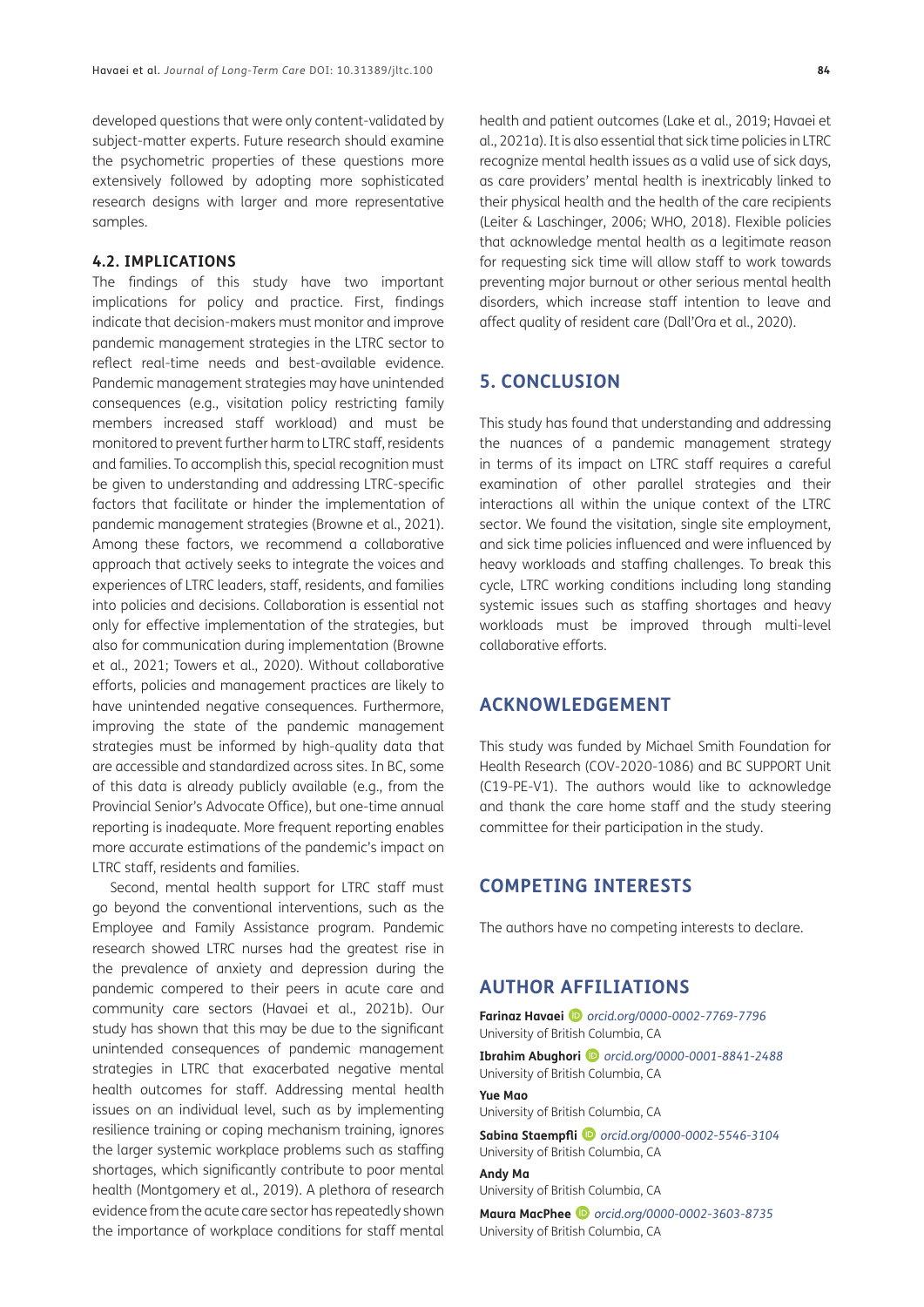<span id="page-14-0"></span>**Alison Phinney** *[orcid.org/0000-0003-3025-0396](https://orcid.org/0000-0003-3025-0396)* University of British Columbia, CA

**David Keselman** *[orcid.org/0000-0003-0555-067X](https://orcid.org/0000-0003-0555-067X)* Louis Brier Home and Hospital, CA

**Loren Tisdelle** Louis Brier Home and Hospital, CA

**Dan Galazka** Louis Brier Home and Hospital, CA

**Vicki Anderson** Louis Brier Home and Hospital, CA

# **REFERENCES**

- **Abbasi, J.** 2020. 'Abandoned' nursing homes continue to face critical supply and staff shortages as COVID-19 toll has mounted. *JAMA,* 324: 123–125. DOI: *[https://doi.](https://doi.org/10.1001/jama.2020.10419) [org/10.1001/jama.2020.10419](https://doi.org/10.1001/jama.2020.10419)*
- **Bae, SH** and **Fabry, D.** 2014. Assessing the relationships between nurse work hours/overtime and nurse and patient outcomes: Systematic literature review. *Nursing Outlook*, 62: 138–156. DOI: *[https://doi.org/10.1016/j.](https://doi.org/10.1016/j.outlook.2013.10.009) [outlook.2013.10.009](https://doi.org/10.1016/j.outlook.2013.10.009)*
- **Baumbusch, J** and **Phinney, A.** 2014. Invisible hands: The role of highly involved families in long-term residential care. *Journal of Family Nursing*, 20: 73–97. DOI: *[https://doi.](https://doi.org/10.1177/1074840713507777) [org/10.1177/1074840713507777](https://doi.org/10.1177/1074840713507777)*
- **British Colombia Centre for Disease Control (BCCDC).** 2020, June 30. Infection Prevention and Control Requirements for COVID-19 in Long Term Care and Seniors' Assisted Living. Available from: *[http://www.bccdc.ca/Health-Info-](http://www.bccdc.ca/Health-Info-Site/Documents/COVID19_LongTermCareAssistedLiving.pdf)[Site/Documents/COVID19\\_LongTermCareAssistedLiving.](http://www.bccdc.ca/Health-Info-Site/Documents/COVID19_LongTermCareAssistedLiving.pdf) [pdf](http://www.bccdc.ca/Health-Info-Site/Documents/COVID19_LongTermCareAssistedLiving.pdf)*.
- **British Columbia Government.** 2021. Changes to long-term care visitation on the way. Available from: *[https://news.](https://news.gov.bc.ca/releases/2021HLTH0022-000551) [gov.bc.ca/releases/2021HLTH0022-000551](https://news.gov.bc.ca/releases/2021HLTH0022-000551)*.
- **British Columbia Ministry of Health.** 2020. Long-term care COVID-19 response review. Earnest & Young LLP (EY). Available from: *[https://archive.news.gov.bc.ca/releases/](https://archive.news.gov.bc.ca/releases/news_releases_2020-2024/2021HLTH0019-000129.htm) [news\\_releases\\_2020-2024/2021HLTH0019-000129.htm](https://archive.news.gov.bc.ca/releases/news_releases_2020-2024/2021HLTH0019-000129.htm)*.
- **Browne, J, Palacios, J, Madero-Cabib, I, Dintrans, PV, Quilodran, R, Ceriani, A** and **Meza, D.** 2021. Enablers and barriers to implement COVID-19 measures in Long-Term Care facilities: A mixed methods implementation science assessment in Chile. *Journal of Long-Term Care*, 114–123. DOI: *<https://doi.org/10.31389/jltc.72>*
- **Canadian Institute for Health Information (CIHI).** 2020, June. Pandemic experience in the Long-Term Care sector: How does Canada compare with other Countries? Available from: *[https://www.cihi.ca/sites/default/files/document/](https://www.cihi.ca/sites/default/files/document/covid-19-rapid-response-long-term-care-snapshot-en.pdf) [covid-19-rapid-response-long-term-care-snapshot-en.pdf](https://www.cihi.ca/sites/default/files/document/covid-19-rapid-response-long-term-care-snapshot-en.pdf)*.
- **Chu, CH, Donato-Woodger, S** and **Dainton, CJ.** 2020. Competing crises: COVID-19 countermeasures and social isolation among older adults in Long-Term Care*. Journal of Advanced Nursing*, 76: 2456–2459. DOI: *[https://doi.](https://doi.org/10.1111/jan.14467) [org/10.1111/jan.14467](https://doi.org/10.1111/jan.14467)*
- **Comas-Herrera, A, Zalakain, J, Litwin, C, Hsu, AT, Lane, N** and **Fernandez, JL.** 2020. Mortality associated with COVID-19 outbreaks in care homes: Early international evidence. *International Long-Term Care Policy Network, CPEC-LSE.* 26. Available from: *[https://ltccovid.org/wp-content/](https://ltccovid.org/wp-content/uploads/2020/06/Mortality-associated-with-COVID-21-May-3.pdf) [uploads/2020/06/Mortality-associated-with-COVID-21-](https://ltccovid.org/wp-content/uploads/2020/06/Mortality-associated-with-COVID-21-May-3.pdf) [May-3.pdf](https://ltccovid.org/wp-content/uploads/2020/06/Mortality-associated-with-COVID-21-May-3.pdf)*.
- **Dall'Ora, C, Ball, J, Reinuis, M** and **Griffiths, P.** 2020. Burnout in nursing: A theoretical review. *Human Resources for Health,* 18: 1–17. DOI: *<https://doi.org/10.1186/s12960-020-00469-9>*
- **Duan, Y, Iaconi, A, Song, Y, Norton, PG, Squires, JE, Keefe, J, Cummings, GG** and **Estabrooks, CA.** 2020. Care aides working multiple jobs: Considerations for staffing policies in long-term care homes during and after the COVID-19 pandemic. *Journal of the American Medical Directors Association*, 21: 1390–1391. DOI: *[https://doi.org/10.1016/j.](https://doi.org/10.1016/j.jamda.2020.07.035) [jamda.2020.07.035](https://doi.org/10.1016/j.jamda.2020.07.035)*
- **Estabrooks, CA** and **Keefe, J.** 2020. COVID-19 crisis in nursing homes is a gender crisis. *Policy Options.* Available from: *[https://quoimedia.com/covid-19-crisis-in-nursing-homes](https://quoimedia.com/covid-19-crisis-in-nursing-homes-is-a-gender-crisis/)[is-a-gender-crisis/](https://quoimedia.com/covid-19-crisis-in-nursing-homes-is-a-gender-crisis/)*.
- **Estabrooks, CA, Straus, SE, Flood, CM, Keefe, J, Armstrong, P, Donner, GJ, Boscart, V, Ducharme, F, Silvuis, JL** and **Wolfson, MC.** 2020. Restoring trust: COVID-19 and the future of long-term care in Canada. *Facets*, 5: 651–691. DOI: *<https://doi.org/10.1139/facets-2020-0056>*
- **Fisman, DN, Bogoch, I, Lapointe-Shaw, L, Mccready, J** and **Tuite, AR.** 2020. Risk factors associated with mortality among residents with coronavirus disease 2019 (COVID-19) in long-term care facilities in Ontario, Canada. *JAMA Network Open,* 3: e2015957–e2015957. DOI: *[https://doi.](https://doi.org/10.1001/jamanetworkopen.2020.15957) [org/10.1001/jamanetworkopen.2020.15957](https://doi.org/10.1001/jamanetworkopen.2020.15957)*
- **Forster, BB, Patlas, MN** and **Lexa, FJ.** 2020. Crisis leadership during and following COVID-19. *Canadian Association of Radiologists' Journal*, 71: 421–422. DOI: *[https://doi.](https://doi.org/10.1177/0846537120926752) [org/10.1177/0846537120926752](https://doi.org/10.1177/0846537120926752)*
- **Gohar, B, Lariviere, M, Lightfoot, N, Wenghofer, E, Lariviere, C** and **Nowrouzi-Kia, B.** 2020a. Understanding sickness absence in nurses and personal support workers: Insights from frontline staff and key informants in Northeastern Ontario. *Work*, 1–12. DOI: *[https://doi.org/10.3233/WOR-](https://doi.org/10.3233/WOR-203222)[203222](https://doi.org/10.3233/WOR-203222)*
- **Gohar, B, Lariviere, M** and **Nowrouzi-Kia, B.** 2020b. Sickness absence in healthcare workers during the COVID-19 pandemic. *Occupational Medicine*, 70: 338–342. DOI: *<https://doi.org/10.1093/occmed/kqaa093>*
- **Graneheim, UH** and **Lundman, B.** 2004. Qualitative content analysis in nursing research: concepts, procedures and measures to achieve trustworthiness. *Nurse Education Today*, 24: 105–112. DOI: *[https://doi.org/10.1016/j.](https://doi.org/10.1016/j.nedt.2003.10.001) [nedt.2003.10.001](https://doi.org/10.1016/j.nedt.2003.10.001)*
- **Harrington, C, Ross, L, Chapman, S, Halifax, E, Spurlock, B** and **Bakerjian, D.** 2020. Nurse staffing and coronavirus infections in California nursing homes. *Policy, Politics, & Nursing Practice*, 21: 174–186. DOI: *[https://doi.](https://doi.org/10.1177/1527154420938707) [org/10.1177/1527154420938707](https://doi.org/10.1177/1527154420938707)*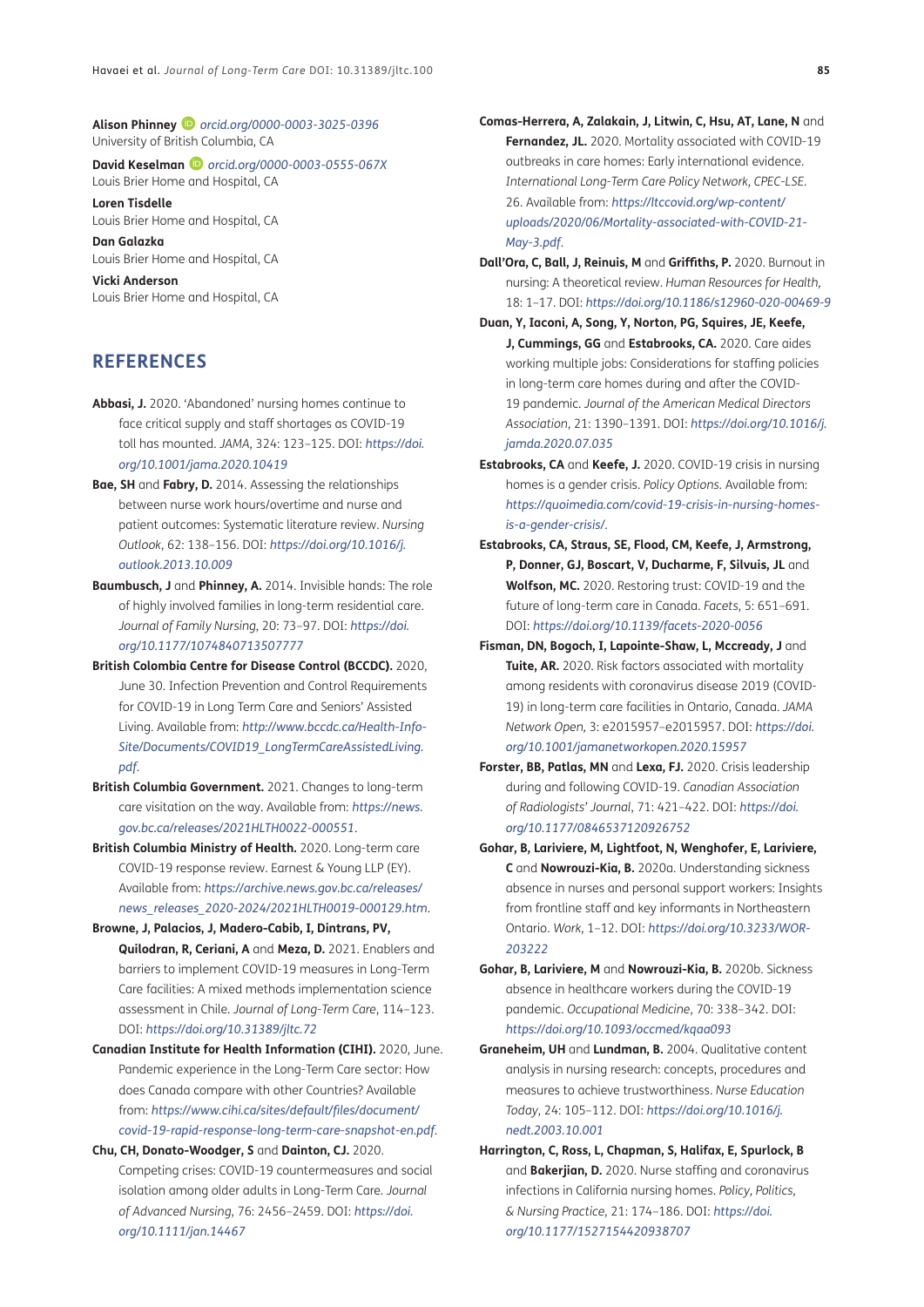- <span id="page-15-0"></span>**Havaei, F, Ma, A, Staempfli, S** and **MacPhee, M.** 2021a. Nurses' workplace conditions impacting their mental health during COVID-19: A cross-sectional survey study. *Healthcare*, 9: 84. DOI: *<https://doi.org/10.3390/healthcare9010084>*
- **Havaei, F, MacPhee, M, Keselman, D** and **Staempfli, S.** 2020a. Leading a long-term care facility through the COVID-19 crisis: Success, barriers and lessons learned. *Healthcare Quarterly*, 23: 28–34. DOI: *[https://doi.org/10.12927/](https://doi.org/10.12927/hcq.2020.26396) [hcq.2020.26396](https://doi.org/10.12927/hcq.2020.26396)*
- **Havaei, F, Smith, P, Oudyk, J** and **Potter, GG.** 2021b. The impact of the COVID-19 pandemic on mental health of nurses in British Columbia, Canada using trends analysis across three time points: The impact of COVID-19 on nurse mental health. *Annals of epidemiology*, 62: 7–12. DOI: *<https://doi.org/10.1016/j.annepidem.2021.05.004>*
- **Hsu, A, Lane, N, Sinha, S, Dunning, J, Dhuper, M, Kahiel, Z** and **Sveistrup, H.** 2020. Understanding the impact of COVID-19 on residents of Canada's Long-Term Care homes–ongoing challenges and policy responses. *International Long Term Care Policy Network*. Available from: *[https://ltccovid.org/](https://ltccovid.org/wp-content/uploads/2020/06/LTCcovid-country-reports_Canada_June-4-2020.pdf) [wp-content/uploads/2020/06/LTCcovid-country-reports\\_](https://ltccovid.org/wp-content/uploads/2020/06/LTCcovid-country-reports_Canada_June-4-2020.pdf) [Canada\\_June-4-2020.pdf](https://ltccovid.org/wp-content/uploads/2020/06/LTCcovid-country-reports_Canada_June-4-2020.pdf)*.
- **Ickert, C, Rozak, H, Masek, J, Eigner, K** and **Schaefer, S.** 2020. Maintaining resident social connections during COVID-19: Considerations for Long-Term Care. *Gerontology and Geriatric Medicine*, 6. DOI: *<https://doi.org/10.1177/2333721420962669>*
- **Jones, A, Watts, AG, Khan, SU, Forsyth, J, Brown, KA, Costa, AP, Bogoch, II** and **Stall, NM.** 2021. Impact of a public policy restricting staff mobility between nursing homes in Ontario, Canada during the COVID-19 pandemic. *Journal of the American Medical Directors Association*, 22: 494–497. DOI: *<https://doi.org/10.1016/j.jamda.2021.01.068>*
- **Just, DT** and **Variath, C.** 2021. An analysis of the Long-Term Care policy mandates implemented in Canada during the first wave of the COVID-19 pandemic. *Healthcare Quarterly*, 24: 22–27. DOI: *[https://doi.org/10.12927/](https://doi.org/10.12927/hcq.2021.26469) [hcq.2021.26469](https://doi.org/10.12927/hcq.2021.26469)*
- **Kroenke, K, Spitzer, RL** and **Williams, JB.** 2001. The PHQ-9: Validity of a brief depression severity measure. *Journal of General Internal Medicine*, 16: 606–613. DOI: *[https://doi.](https://doi.org/10.1046/j.1525-1497.2001.016009606.x) [org/10.1046/j.1525-1497.2001.016009606.x](https://doi.org/10.1046/j.1525-1497.2001.016009606.x)*
- **Lake, ET, Sanders, J, Duan, R, Riman, KA, Schoenauer, KM** and **Chen, Y.** 2019. A meta-analysis of the associations between the nurse work environment in hospitals and 4 sets of outcomes. *Medical Care*, 57: 353–361. DOI: *[https://](https://doi.org/10.1097/MLR.0000000000001109) [doi.org/10.1097/MLR.0000000000001109](https://doi.org/10.1097/MLR.0000000000001109)*
- **Leiter, MP** and **Laschinger, HKS.** 2006. Relationships of work and practice environment to professional burnout: Testing a causal model. *Nursing Research*, 55: 137–146. DOI: *<https://doi.org/10.1097/00006199-200603000-00009>*
- **Leontjevas, R, Knippenberg, IA, Smalbrugge, M, Plouvier, AO, Teunisse, S, Bakker, C, Koopmans, RT** and **Gerritsen, DL.** 2020. Challenging behavior of nursing home residents during COVID-19 measures in the Netherlands. *Aging & Mental Health*, 1–6. DOI: *[https://doi.org/10.1080/13607863](https://doi.org/10.1080/13607863.2020.1857695) [.2020.1857695](https://doi.org/10.1080/13607863.2020.1857695)*
- **Liu, M, Maxwell, CJ, Armstrong, P, Schwandt, M, Moser, A, McGregor, MJ, Bronskill, SE** and **Dalla, IA.** 2020. COVID-19 in long-term care homes in Ontario and British Columbia. *Canadian Medican Association Journal*, 192: E1540–E1546. DOI: *<https://doi.org/10.1503/cmaj.201860>*
- **Low, LF, Hinsliff-Smith, K, Sinha, S, Stall, N, Verbeek, H, Siette, J, Dow, B, Backhaus, R, Devi, R** and **Spilsbury, K.** 2021. Safe visiting at care homes during COVID-19: A review of international guidelines and emerging practices during the COVID-19 pandemic. *International Long-Term Care Policy Network, CPEC-LSE, 19th January*. Available from: *[https://](https://ltccovid.org/wp-content/uploads/2021/01/Care-home-visiting-policies-international-report-19-January-2021-1.pdf) [ltccovid.org/wp-content/uploads/2021/01/Care-home](https://ltccovid.org/wp-content/uploads/2021/01/Care-home-visiting-policies-international-report-19-January-2021-1.pdf)[visiting-policies-international-report-19-January-2021-1.](https://ltccovid.org/wp-content/uploads/2021/01/Care-home-visiting-policies-international-report-19-January-2021-1.pdf) [pdf](https://ltccovid.org/wp-content/uploads/2021/01/Care-home-visiting-policies-international-report-19-January-2021-1.pdf)*.
- **MacDonell, B.** 2021. Renewed calls for essential workers to received paid sick days as third wave threatens healthcare system. *CTV News*. Available from: *[https://toronto.](https://toronto.ctvnews.ca/renewed-calls-for-essential-workers-to-receive-paid-sick-days-as-third-wave-threatens-health-care-system-1.5394001) [ctvnews.ca/renewed-calls-for-essential-workers-to](https://toronto.ctvnews.ca/renewed-calls-for-essential-workers-to-receive-paid-sick-days-as-third-wave-threatens-health-care-system-1.5394001)[receive-paid-sick-days-as-third-wave-threatens-health](https://toronto.ctvnews.ca/renewed-calls-for-essential-workers-to-receive-paid-sick-days-as-third-wave-threatens-health-care-system-1.5394001)[care-system-1.5394001](https://toronto.ctvnews.ca/renewed-calls-for-essential-workers-to-receive-paid-sick-days-as-third-wave-threatens-health-care-system-1.5394001)*.
- **MacPhee, M, Dahinten, VS** and **Havaei, F.** 2017. The impact of heavy perceived nurse workloads on patient and nurse outcomes. *Journal of Administration Sciences*, 7: 7. DOI: *<https://doi.org/10.3390/admsci7010007>*
- **Maslach, C, Jackson, SE** and **Leiter, MP.** 1996. *Maslach Burnout Inventory manual*. Palo Alto, CA: Consulting psychologists press.
- **McGilton, KS, Escrig-Pinol, A, Gordon, A, Chu, CH, Zuniga, F, Sanchez, MG, Boscart, V, Meyer, J, Corazzini, KN** and **Jacinto, AF.** 2020. Uncovering the devaluation of nursing home staff during COVID-19: Are we fuelling the next health care crisis? *Journal of the American Medical Directors Association*, 21: 962–965. DOI: *[https://doi.](https://doi.org/10.1016/j.jamda.2020.06.010) [org/10.1016/j.jamda.2020.06.010](https://doi.org/10.1016/j.jamda.2020.06.010)*
- **Montgomery, A, Panagopoulou, E, Esmail, A, Richards, T** and **Maslach, C.** 2019. Burnout in healthcare: The case for organisational change. *British Medical Journal,* 366. DOI: *<https://doi.org/10.1136/bmj.l4774>*
- **O'Caoimh, R, O'Donovan, MR, Monahan, MP, Dalton O'Conner, C, Buckley, C, Kilty, C, Fitzgerald, S, Hartugab, I** and **Cornally, N.** 2020. Psychosocial impact of COVID-19 nursing home restrictions on visitors of residents with cognitive impairment: A cross-sectional study as part of the engaging remotely in care (ERiC) project. *Frontiers in Psychiatry*, 11: 1115. DOI: *[https://doi.org/10.3389/](https://doi.org/10.3389/fpsyt.2020.585373) [fpsyt.2020.585373](https://doi.org/10.3389/fpsyt.2020.585373)*
- **Office of Seniors Advocate British Columbia.** 2021. Review of CVODI-19 outbreaks in care homes in British Columbia. Available from: *[https://www.seniorsadvocatebc.ca/osa](https://www.seniorsadvocatebc.ca/osa-reports/covid-outbreak-review-report/)[reports/covid-outbreak-review-report/](https://www.seniorsadvocatebc.ca/osa-reports/covid-outbreak-review-report/)*.
- **Riello, M, Purgato, M, Bove, C, Mactaggart, D** and **Rusconi, E.** 2020. Prevalence of post-traumatic symptomatology and anxiety among residential nursing and care home workers following the first COVID-19 outbreak in Northern Italy. *Royal Society Open Science,* 7: 200880. DOI: *[https://doi.](https://doi.org/10.1098/rsos.200880) [org/10.1098/rsos.200880](https://doi.org/10.1098/rsos.200880)*